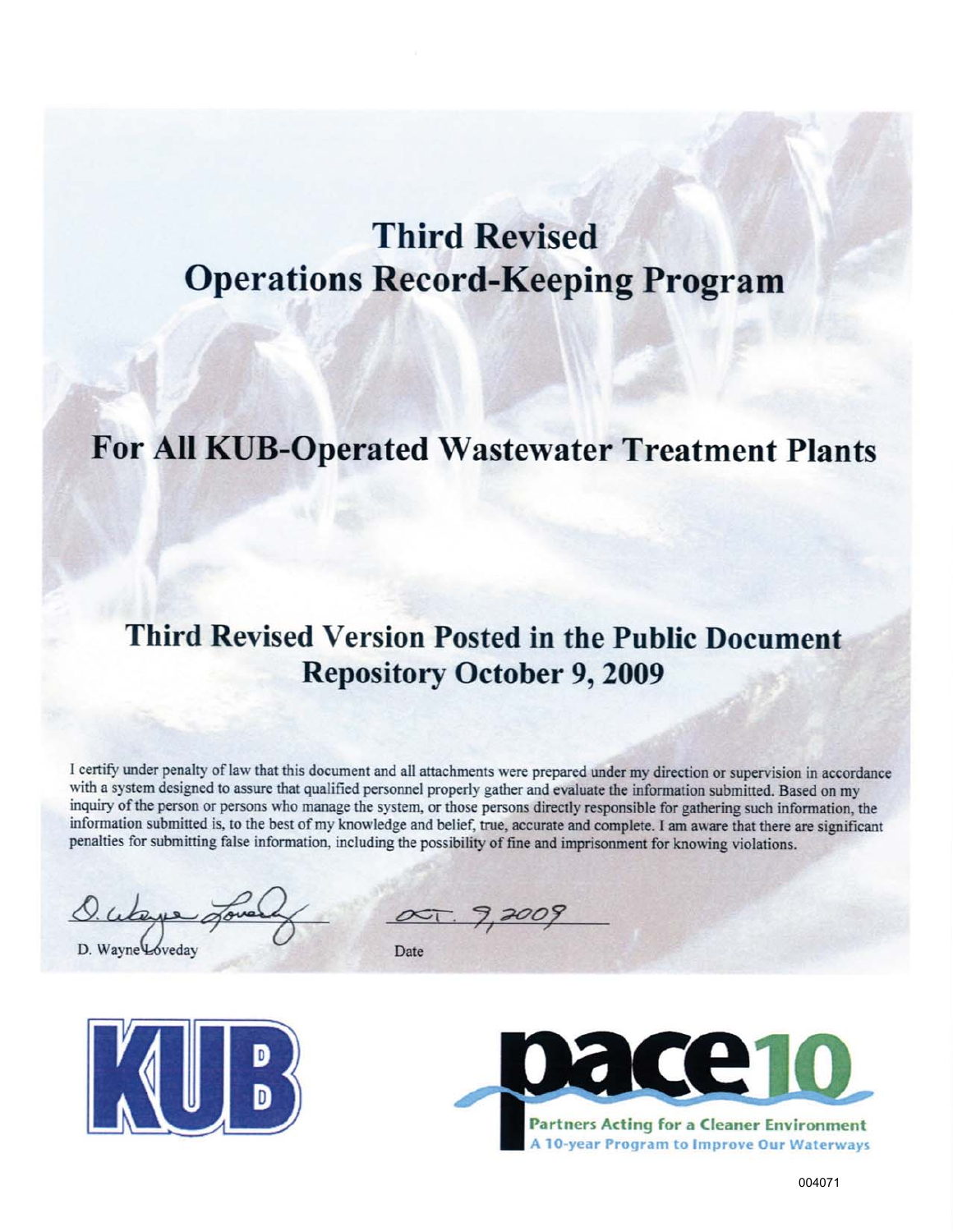## **The 7 Elements of a Proper MOM Program KUB's Operations Record-Keeping Program For All KUB-Operated Wastewater Treatment Plants**

#### **1. Utility-Specific**

This Operations Record-Keeping Program describes KUB's system for accurately recording KUB's operation of the wastewater treatment plants (WWTPs). The program specifically addresses standard reports and documentation compiled for operational decisions and regulatory reporting at KUB's WWTPs:

- Kuwahee
- Fourth Creek
- Loves Creek
- Eastbridge.

#### **2. Purposeful**

KUB is committed to meeting all regulatory reporting and Consent Decree requirements. This program describes KUB's protocol for recording all required WWTP operation information as required by the Tennessee Department of Environment and Conservation (TDEC) and the Environmental Protection Agency (EPA). It is purposeful because it provides a structure for accurately reporting operational data and ensures that accurate information is reported to regulatory agencies.

#### **3. Goal-Oriented**

The goal of this program is for KUB to achieve accurate and prompt recording of WWTP operational data.

#### **4. Uses Performance Measures**

The data reported to regulators will be used by KUB to evaluate system performance. That evaluation will drive any corrective action and help direct future improvement projects.

#### **5. Periodically Evaluated**

This program is evaluated annually and changed, if necessary, to maintain an accurate and robust method of recording operational data.

#### **6. Available in Writing**

The written program will be maintained and kept readily available as a reference for current staff and will be used to train new personnel to ensure all understand and follow the proper procedures. It will also be available in the Public Document Repository for interested customers and others to view.

#### **7. Implemented by Trained Personnel**

Employees responsible for the implementation of the Operations Record-Keeping Program will be initially trained upon employment and on an as needed basis for existing employees on the requirements and methods presented in this document. In addition to meeting regulatory requirements, records of data reported to TDEC and EPA are valuable training, evaluation, and planning tools.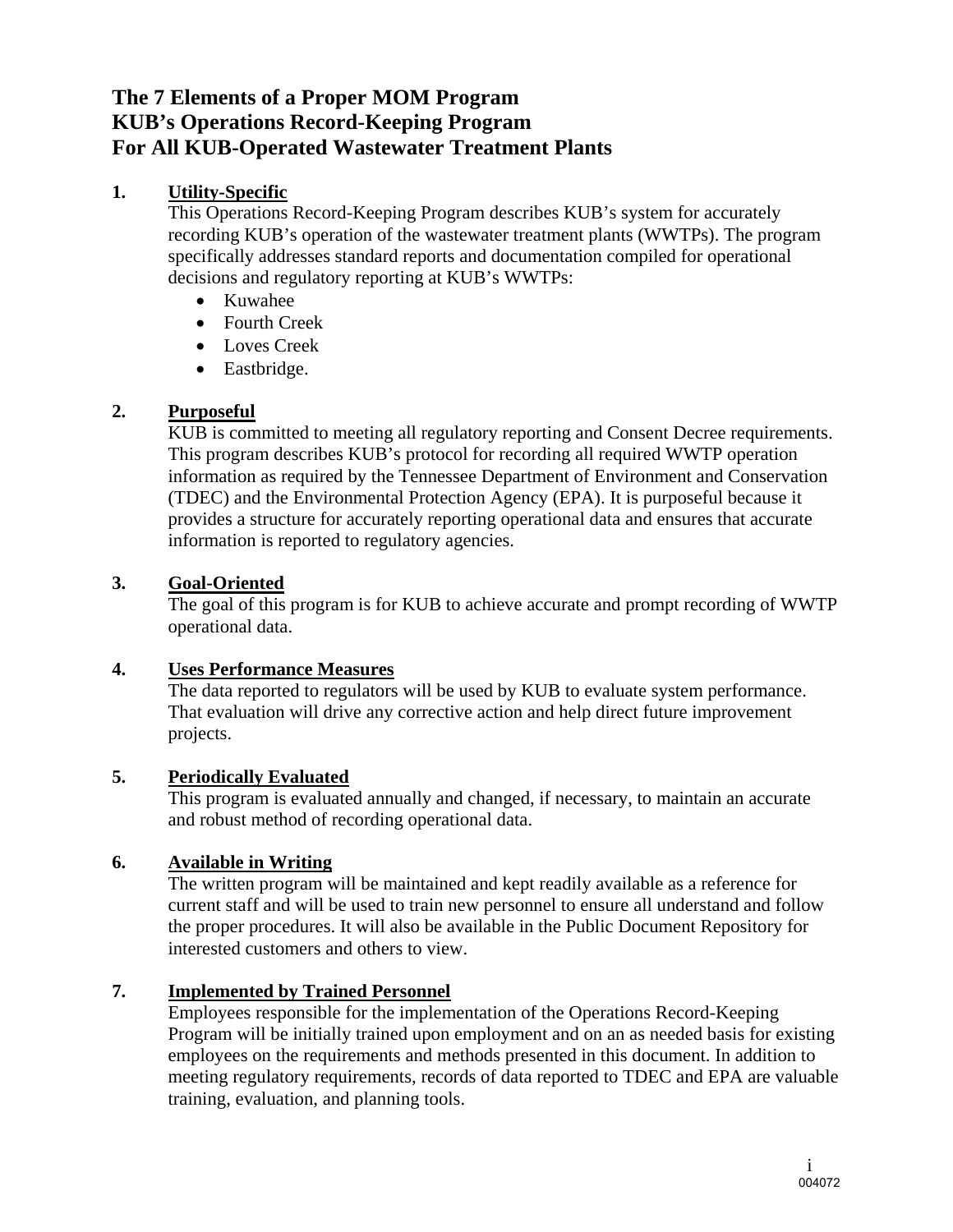## **Operations Record-Keeping Program For all KUB-Operated Wastewater Treatment Plants**

## **TABLE OF CONTENTS**

| The 7 Elements of a Proper MOM Program – KUB's Operations<br>Record-Keeping Program For All KUB-Operated Wastewater<br><b>Treatment Plants</b> | $\mathbf{i}$ |
|------------------------------------------------------------------------------------------------------------------------------------------------|--------------|
| 1.1 Background                                                                                                                                 | 1            |
| 1.2 Environmental Protection Agency (EPA) Consent Decree                                                                                       | 1            |
| Requirements                                                                                                                                   |              |
| 1.3 Operations Record-Keeping Program Documents and<br><b>Responsible Parties</b>                                                              | 1            |
| 1.3.1 Table of Documents and Responsible Parties                                                                                               | 1            |
| 1.3.2 Description of Operator Log/Activity Reports                                                                                             | 4            |
| 1.3.3 Description of KUB Water Quality Assurance Lab<br><b>Analytical Data</b>                                                                 | 4            |
| 1.3.4 Description of Performance Reports                                                                                                       | 5            |
| 1.3.5 Description of the Reporting, Notification, and Record-<br>Keeping Program for KUB's WWTPs                                               | 5            |
| 1.4 Operations Record-Keeping Program Data Verification Plan                                                                                   | 5            |
| 1.4.1 Introduction                                                                                                                             | 5            |
| 1.4.2 Purpose                                                                                                                                  | 5            |
| 1.4.3 Organization and Authorities                                                                                                             | 6            |
| 1.4.4 Quality Assurance Procedures                                                                                                             | 6            |
| 1.5 Appendices                                                                                                                                 | 8            |
| 1.5.1 Database Entry Check                                                                                                                     | 9            |
| 1.5.2 MOR/DMR Calculations Verification Form                                                                                                   | 11           |
| 1.5.3 Data Entry and Verification Quality Assurance Process                                                                                    | 13           |
| 1.5.4 MOR and DMR Generation Data Flow                                                                                                         | 15           |
| 1.5.5 Bypass Documentation Checklist                                                                                                           | 17           |
| 1.5.6 Diversion Documentation Checklist                                                                                                        | 19           |
| 1.5.7 Diversion Report Form                                                                                                                    | 21           |
| 1.5.8 Bypass Report Form                                                                                                                       | 23           |
| 1.5.9 SSO Report – Treatment Plants                                                                                                            | 25           |
| 1.5.10 Dept. 83 - Root Cause Analysis for Quality Improvement                                                                                  | 27           |
| 1.5.11 Kuwahee East End Raw Data Sheet                                                                                                         | 29           |
| 1.5.12 Kuwahee West End Raw Data Sheet                                                                                                         | 31           |
| 1.5.13 Fourth Creek Daily Data Sheet                                                                                                           | 33           |
| 1.5.14 Loves Creek Daily Data Sheet                                                                                                            | 35           |
| 1.5.15 Eastbridge Daily Data Sheet                                                                                                             | 37           |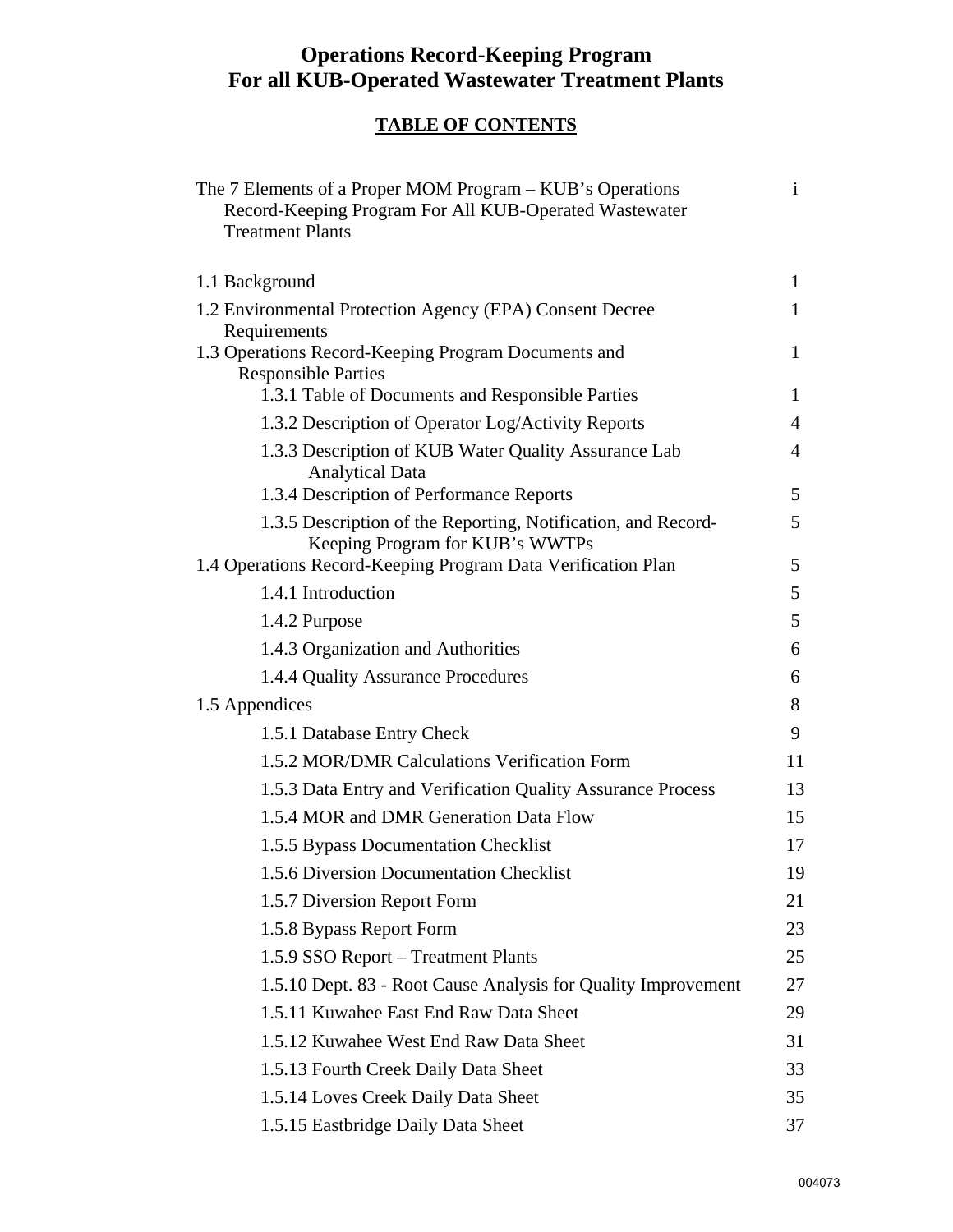#### **1.1 Background**

The Knoxville Utilities Board (KUB) operates four wastewater treatment plants (WWTPs): Kuwahee, Fourth Creek, Loves Creek, and Eastbridge. The plants receive flow from over 65,000 customers in and around the Knoxville area.

- Kuwahee Wastewater Treatment Plant is an activated sludge facility that includes primary sedimentation, nitrification, final clarification, anaerobic sludge digestion, centrifuge dewatering, and disinfection of all flows. Biosolids from each of the other treatment plants are processed at Kuwahee. This facility was designed and approved for Diversions.
- Fourth Creek Wastewater Treatment Plant is an activated sludge facility that includes primary sedimentation, complete mix activated sludge, final clarification, and disinfection of all flows. This facility was designed and approved for Diversions.
- Loves Creek Wastewater Treatment Plant is an extended aeration activated sludge facility with aeration, final clarification, and disinfection of all flows prior to discharge. This facility was designed and approved for Diversions.
- Eastbridge Wastewater Treatment Plant is a sequencing batch reactor facility and includes disinfection of all flows prior to discharge. This facility does not divert flows.

The Operations Record-Keeping Program describes the protocol for accurately recording the operation of all KUB WWTPs. This program specifically addresses operator log/activity reports, KUB Water Quality Assurance Lab analytical data, performance reports that aid in recording operational data, and documentation of Bypasses and Diversions. The program is purposeful because it provides a structure for accurately reporting operational data and ensures that accurate information is reported to regulatory agencies.

KUB evaluates this program annually and changes it, if necessary, to maintain an accurate and robust method of recording operational data. KUB also trains employees annually on the requirements and the methods of the program.

#### **1.2 Environmental Protection Agency (EPA) Consent Decree Requirements**

The Operations Record-Keeping Program establishes a system for accurately recording KUB's operation of the WWTPs. The program includes Operator Logs, Activity Reports, Performance Reports, and documentation of all Bypass and Diversion events. The program also includes performance measures for ensuring that the reports kept pursuant to this program are accurate.

#### **1.3 Operations Record-Keeping Program Documents and Responsible Parties**

#### **1.3.1 Table of Documents and Responsible Parties**

The table below includes documents from the Reporting, Notification, and Record-Keeping Program coupled with other documents used for recording data and operational decisions. It lists all documents that are reportable to the Tennessee Department of Environment and Conservation (TDEC) and EPA. These reportable documents are either communicated directly to the appropriate agencies or combined for reporting.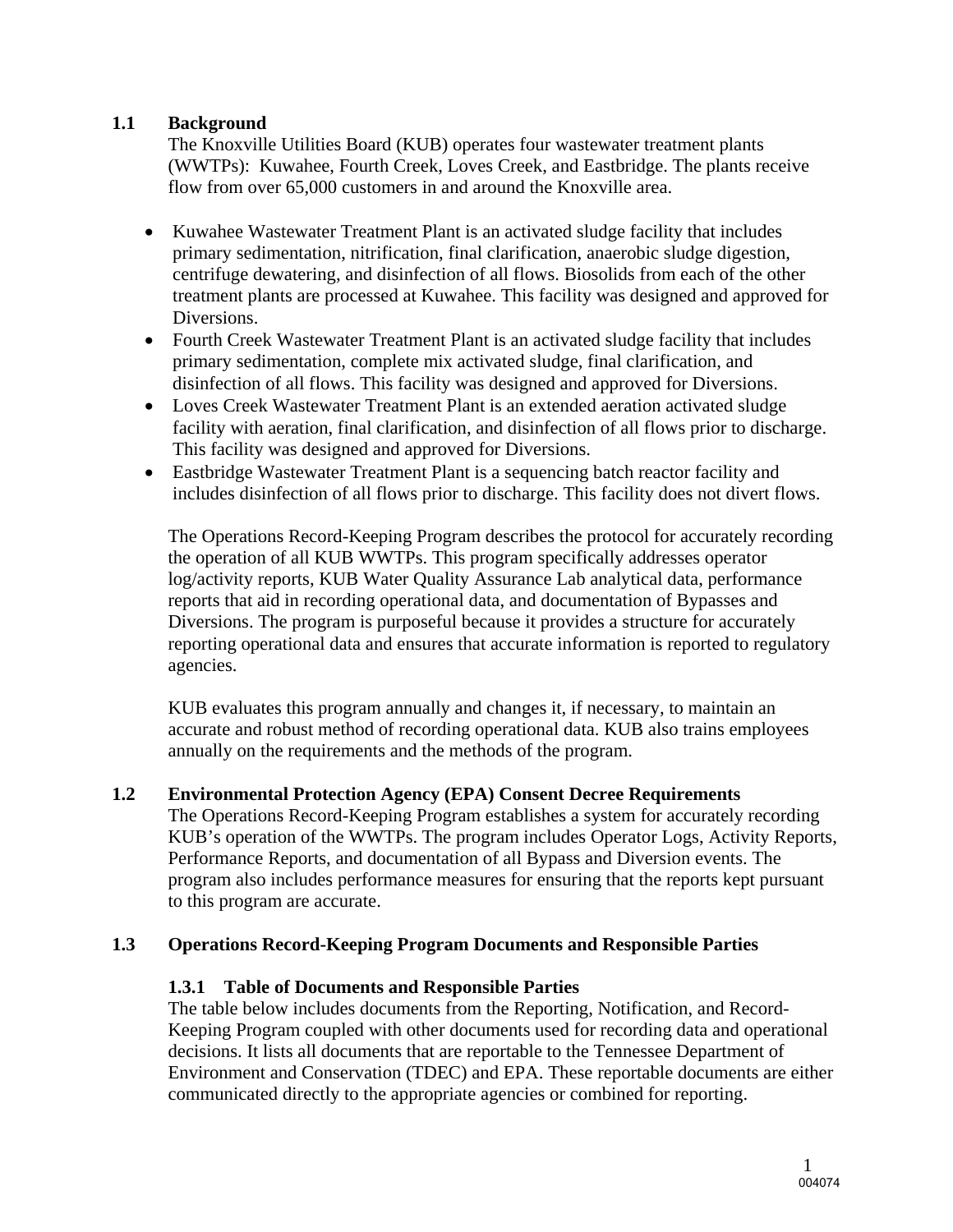| <b>Document</b>                                                      | <b>Responsible Party</b>                                                                        | <b>Action/Responsibility</b>                                                                                                                                                                                                     | <b>Record Location</b>                                                                                                                                              | <b>Records Retention</b>                                                                            |
|----------------------------------------------------------------------|-------------------------------------------------------------------------------------------------|----------------------------------------------------------------------------------------------------------------------------------------------------------------------------------------------------------------------------------|---------------------------------------------------------------------------------------------------------------------------------------------------------------------|-----------------------------------------------------------------------------------------------------|
| <b>TDEC</b><br>Correspondence                                        | Vice President, LRC<br>Manager,<br>Plant Supervisor,<br>Plant Technician III                    | Compile data surrounding event<br>1.<br>Write correspondence to TDEC<br>2.<br>reporting the violation, cause, and<br>corrective action                                                                                           | Plants Department<br>drive/Violations and<br>Bypasses/Violations<br>Database and in the LRC<br>files                                                                | Life of the Consent<br>Decree or 5 years<br>from the date of<br>origination,<br>whichever is longer |
| <b>EPA Section XIX</b><br>Correspondence                             | <b>Consent Decree</b><br><b>Regulatory Compliance</b>                                           | Report regulatory and order<br>1.<br>compliance according to Section<br>XIX of Consent Decree                                                                                                                                    | <b>Consent Decree</b><br><b>Regulatory Compliance</b><br>Files                                                                                                      | Life of the Consent<br>Decree or 5 years<br>from the date of<br>origination,<br>whichever is longer |
| Discharge<br><b>Monitoring Report</b><br>(DMR)                       | Vice President, Plants<br>Manager,<br>LRC Manager,<br>Plant Supervisor,<br>Plant Technician III | Compile all DMR data<br>1.<br>Review data based on Operations<br>2.<br>Record-Keeping Program for all<br><b>WWTPs Procedures</b><br>Report based on NPDES<br>3.<br>requirements                                                  | <b>Regulatory Compliance</b><br>maintains documents for<br>2 years. After two years<br>the documents are moved<br>to archive at the KUB<br>Concord Street location. | Life of the Consent<br>Decree or 5 years<br>from the date of<br>origination,<br>whichever is longer |
| Monthly Operating<br>Report (MOR)                                    | Vice President, Plants<br>Manager,<br>LRC Manager,<br>Plant Supervisor,<br>Plant Technician III | Compile all MOR data<br>1.<br>Review data based on Operations<br>2.<br>Record-Keeping Program for all<br><b>WWTPs Procedures</b><br>Report based on NPDES<br>3.<br>requirements                                                  | <b>Regulatory Compliance</b><br>maintains documents for<br>2 years. After two years<br>the documents are moved<br>to archive at the KUB<br>Concord Street location. | Life of the Consent<br>Decree or 5 years<br>from the date of<br>origination,<br>whichever is longer |
| <b>Bypass Report</b>                                                 | Vice President, Plants<br>Manager,<br>LRC Manager,<br>Plant Supervisor,<br>Plant Technician III | Compile data for report<br>1.<br>Review report for accuracy based<br>2.<br>on Operations Record-Keeping<br>Program for all WWTPs<br>Procedures<br>Report based on NPDES<br>3.<br>requirements<br>Place into report package<br>4. | <b>WWTP</b> files and Plants<br>Department drive                                                                                                                    | Life of the Consent<br>Decree or 5 years<br>from the date of<br>origination,<br>whichever is longer |
| Industrial<br>Pretreatment<br>Program (IPP)<br>Semi-Annual<br>Report | Vice President, LRC<br>Manager, IPP Coordinator                                                 | Collect internal analytical plant<br>1.<br>data, KUB industrial sampling<br>data, industrial self-monitoring<br>data, and inspection data.<br>Use data for compiling report<br>2.<br>3.<br>Submit to TDEC                        | <b>Regulatory Compliance</b>                                                                                                                                        | Life of the Consent<br>Decree or 5 years<br>from the date of<br>origination,<br>whichever is longer |
| <b>Biosolids</b> Data<br>(Compiled for EPA<br>reporting)             | Plant Technician III. Shift<br>Plant Technician                                                 | Enter accurate data into logs<br>1.<br>Use data to compile information<br>2.<br>for reporting                                                                                                                                    | Kuwahee WWTP<br>database                                                                                                                                            | Life of the Consent<br>Decree or 5 years<br>from the date of<br>origination,<br>whichever is longer |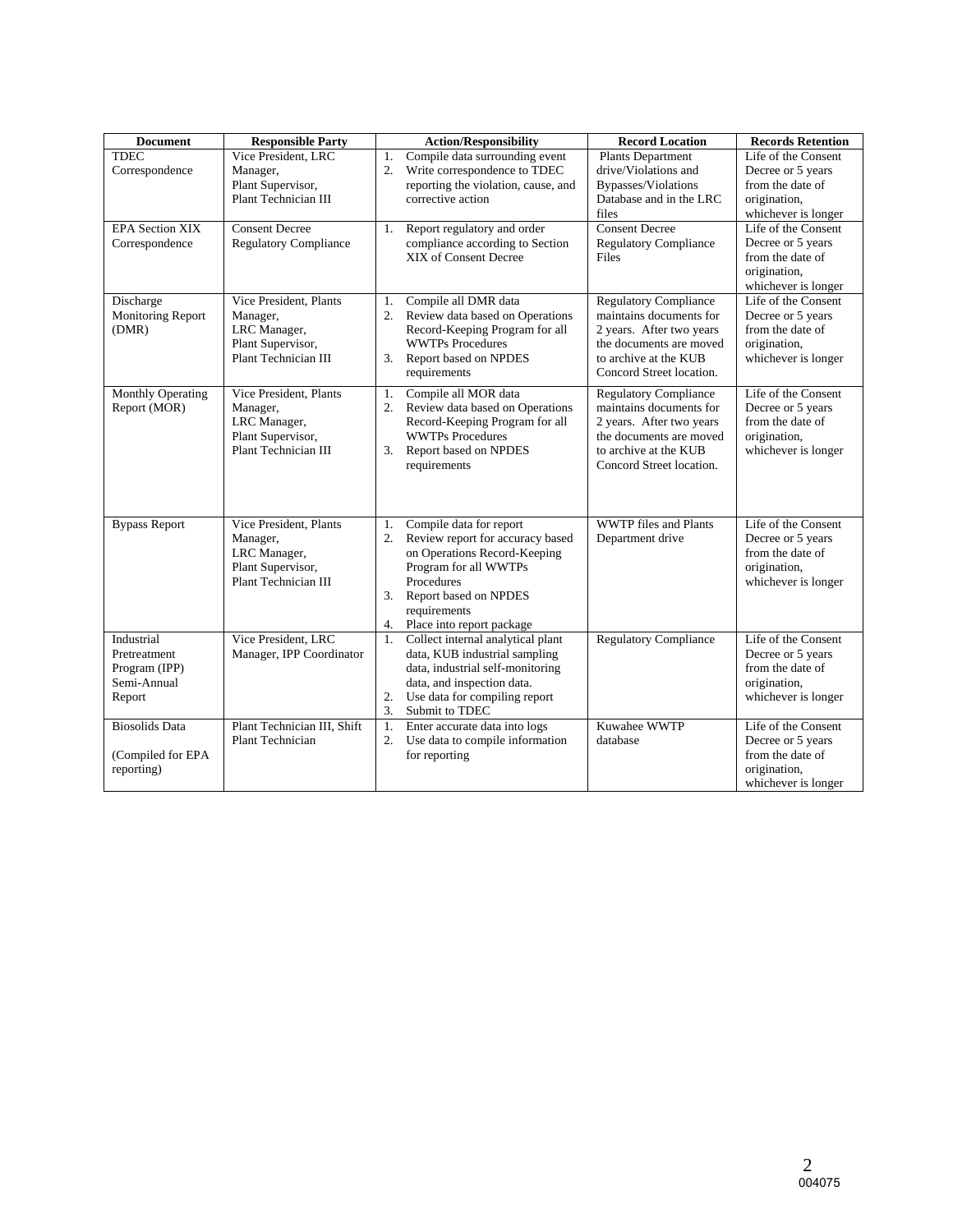The table below lists all documents that are not routinely reportable to TDEC and EPA. These internal documents are combined for reporting, used for performance reports and WWTP operational guidance.

| <b>Document</b>                                                       | <b>Responsible Party</b>                                                       | <b>Action/Responsibility</b>                                                                                                                                                                                                                                                                                                                                                                                                               | <b>Record Location</b>                                                                                                                     | <b>Records Retention</b>                                                                            |
|-----------------------------------------------------------------------|--------------------------------------------------------------------------------|--------------------------------------------------------------------------------------------------------------------------------------------------------------------------------------------------------------------------------------------------------------------------------------------------------------------------------------------------------------------------------------------------------------------------------------------|--------------------------------------------------------------------------------------------------------------------------------------------|-----------------------------------------------------------------------------------------------------|
| Diversion Report                                                      | Vice President, Plant<br>Manager,<br>Plant Supervisor,<br>Plant Technician III | 1. Compile data for report<br>2. Review report for accuracy<br>based on Operations Record-<br>Keeping Program for all<br><b>WWTPs Procedures</b><br>3. Enter data into "Treatment"<br>Plants - SSO and BBU<br>Reporting" database owned<br>by Department 84.<br>4. Place into report package.                                                                                                                                              | <b>WWTP</b> files and Plants<br>Department drive                                                                                           | Life of the Consent<br>Decree or 5 years<br>from the date of<br>origination,<br>whichever is longer |
| Diversion and<br><b>Bypass Document</b><br>Package                    | Plant Supervisor,<br>Plant Technician III, Shift<br>Plant Technician           | Diversion/Bypass Checklist-<br>Compile Documents on<br>checklist and confirm by<br>inserting initials of reviewer.<br>Package includes:<br>Bypass or Diversion report<br>$\bullet$<br><b>SCADA Report</b><br>$\bullet$<br><b>Necessary Operational</b><br>$\bullet$<br>trends<br>Daily Log<br>$\bullet$<br>Wet Weather Checklists<br>$\bullet$<br>Bypass letter for Bypass<br>$\bullet$<br>events<br>Any additional documents<br>$\bullet$ | WWTP files                                                                                                                                 | Life of the Consent<br>Decree or 5 years<br>from the date of<br>origination,<br>whichever is longer |
| <b>WWTP Raw Data</b><br><b>Sheets</b>                                 | <b>Plant Technician</b>                                                        | 1. Collect data from plant<br>processes.<br>2. Enter raw data into database<br>3. Database is used for building<br>MOR and DMR                                                                                                                                                                                                                                                                                                             | WWTP files and data<br>are stored on WWTP<br>database. This database<br>is located on the Dept<br>83 SQL server and is<br>backed up daily. | Life of the Consent<br>Decree or 5 years<br>from the date of<br>origination,<br>whichever is longer |
| <b>Operator Daily Log</b>                                             | Plant Supervisor,<br>Plant Technician III, Shift<br>Plant Technician           | 1. Enter operational<br>information into the<br>electronic daily log from raw<br>data sheets.<br>2. Enter Operations Analytical<br>Equipment Data (i.e. pH,<br>DO, etc.) into daily log<br>3. Review daily log for<br>completeness                                                                                                                                                                                                         | WWTP files and data<br>are stored on WWTP<br>database. This database<br>is located on the dept 83<br>SQL server and is<br>backed up daily. | Life of the Consent<br>Decree or 5 years<br>from the date of<br>origination,<br>whichever is longer |
| <b>LIMS</b> Database                                                  | Lab Analyst                                                                    | 1. Analyze data and enter onto<br>the LIMS raw data sheet.<br>2. Enter data from spreadsheet<br>into database                                                                                                                                                                                                                                                                                                                              | KUB Server and<br><b>Regulatory Compliance</b>                                                                                             | Life of the Consent<br>Decree or 5 years<br>from the date of<br>origination,<br>whichever is longer |
| <b>Root Cause</b><br>Analysis for effluent<br><b>NPDES</b> violations | Plant Supervisor,<br>Plant Technician                                          | 1. Compile data surrounding<br>event<br>2. Analyze data and<br>information<br>3. Initiate a corrective action<br>plan                                                                                                                                                                                                                                                                                                                      | <b>WWTP</b> files and Plants<br>Department drive                                                                                           | Life of the Consent<br>Decree or 5 years<br>from the date of<br>origination,<br>whichever is longer |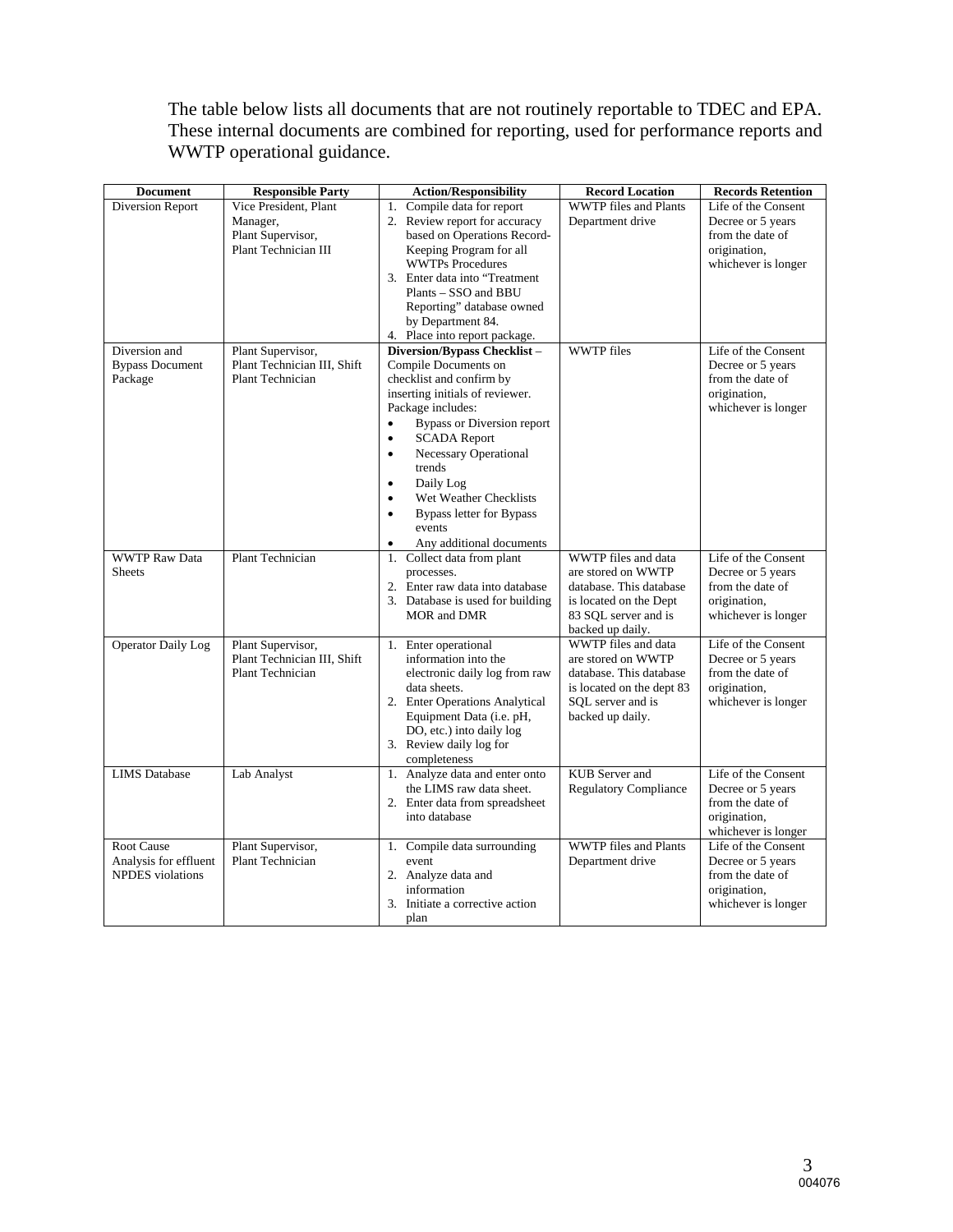| <b>Document</b>          | <b>Responsible Party</b>    | <b>Action/Responsibility</b>     | <b>Record Location</b> | <b>Records Retention</b> |
|--------------------------|-----------------------------|----------------------------------|------------------------|--------------------------|
| Data Verification        | Laboratory Analyst, LRC     | <b>Plant Operations Database</b> | <b>WWTP</b> files      | Life of the Consent      |
| <b>Program Documents</b> | Manager, Plant Technician,  | Check -                          |                        | Decree or 5 years        |
|                          | Plant Technician III, Plant | -Operators on night shift        |                        | from the date of         |
|                          | Supervisor, Internal KUB    | verify information in the        |                        | origination              |
|                          | Compliance Assessor         | operations database matches      |                        |                          |
|                          |                             | what is on the daily data        |                        |                          |
|                          |                             | sheets for their shift and the   |                        |                          |
|                          |                             | prior shift.                     |                        |                          |
|                          |                             | 2. Data Entry Check -            |                        |                          |
|                          |                             | -Compare hand written data       |                        |                          |
|                          |                             | collection with the database     |                        |                          |
|                          |                             | entered data                     |                        |                          |
|                          |                             | -Compare database entries        |                        |                          |
|                          |                             | with hand written data after     |                        |                          |
|                          |                             | the conclusion of the            |                        |                          |
|                          |                             | monitoring period                |                        |                          |
|                          |                             | -Correct any incorrectly         |                        |                          |
|                          |                             | entered data.                    |                        |                          |
|                          |                             | 3. Calculation Check -           |                        |                          |
|                          |                             | Review reporting                 |                        |                          |
|                          |                             | calculations manually and        |                        |                          |
|                          |                             | compare them to the              |                        |                          |
|                          |                             | computer generated results       |                        |                          |
|                          |                             | 4. Internal KUB Compliance       |                        |                          |
|                          |                             | <b>Assessment</b> - Perform      |                        |                          |
|                          |                             | annual assessment on the         |                        |                          |
|                          |                             | MOR/DMR process and              |                        |                          |
|                          |                             | associated records               |                        |                          |
|                          |                             | 5. MOR/DMR Data                  |                        |                          |
|                          |                             | <b>Evaluation - Evaluate MOR</b> |                        |                          |
|                          |                             | and DMR based on the             |                        |                          |
|                          |                             | Database Entry Check form        |                        |                          |

#### **1.3.2 Description of Operator Log/Activity Reports**

The Plant Technicians complete the plant daily log during the shift and prior to the close of the 24-hour period. The logs are primarily for communication between shifts and record abnormal events or process changes. Since these are used for communication purposes, there are fields entered such as plant process issues and changes, SMS communication, equipment changes and incidents entered into MIMS, maintenance and planning activities, preventative maintenance activities, SCADA activities and updates, safety comments, and capital project updates.

Plant data entered for all WWTPs includes operational information plus reportable information, such as pH and dissolved oxygen data. The operator logs and data files are maintained on the KUB server.

Data entered into the daily operational logs are checked for accuracy by the methods described in the Data Verification Plan in Section 1.4 of this document.

#### **1.3.3 Description of KUB Water Quality Assurance Lab Analytical Data**

Composite and grab samples are collected according to NPDES Permit requirements to monitor plant discharge and operating conditions. Test samples for parameters other than pH, dissolved oxygen, and chlorine are submitted to the KUB Water Quality Assurance Laboratory for analysis via chain of custody procedures.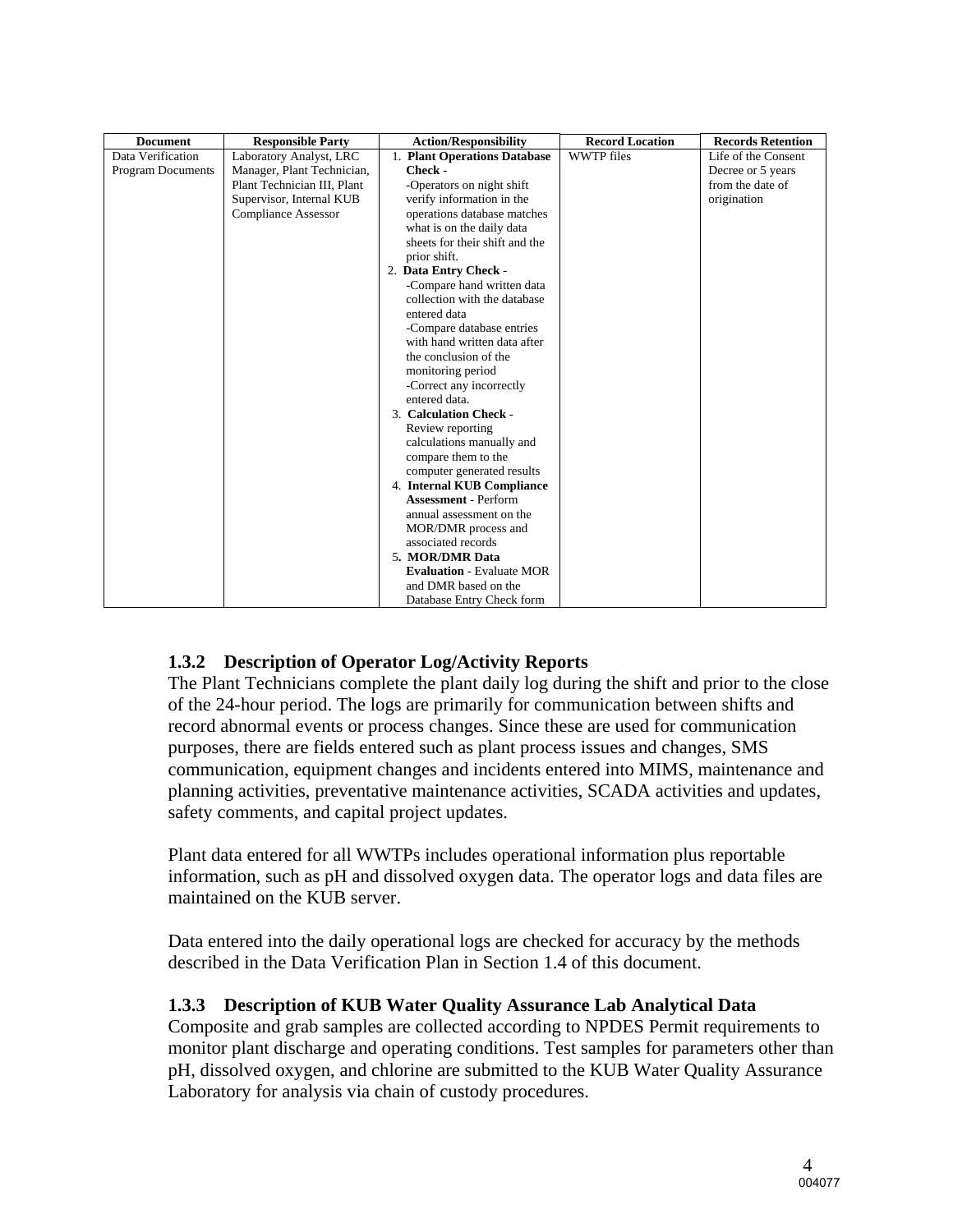Laboratory Analysts perform testing per guidance in 40 C.F.R. Part 136. Results and associated data are maintained on file at the laboratory and within an internal Laboratory Information Management System (LIMS) database for retrieval and compliance reporting.

All data is obtained and managed in accordance with the requirements and guidance described in the KUB Water Quality Assurance Lab – Quality Assurance Plan.

#### **1.3.4 Description of Performance Reports**

KUB WWTPs examine data daily to ensure proper operation of the plant processes. The Monthly Operating Reports (MORs) and Discharge Monitoring Reports (DMRs) are used as monthly performance reports. Other data reviews and performance measures are compiled on an as-needed basis and stored electronically on hard drives on the KUB server. Examples of these as-needed reviews are the digester performance indicators and the Annual Biosolids Report.

The Industrial Pretreatment Program uses data from internal analytical plant data, KUB industrial sampling data, industrial self-monitoring data, and inspections to complete a Semi-Annual Report. This report is compiled for two semi-annual reporting periods from April  $1<sup>st</sup>$  through September  $30<sup>th</sup>$  and October  $1<sup>st</sup>$  through March  $31<sup>st</sup>$ . TDEC then compiles the data from all pretreatment programs and submits the data to the EPA.

#### **1.3.5 Description of the Reporting, Notification, and Record-Keeping Program for KUB's WWTPs**

The Reporting, Notification, and Record-Keeping Program provides structure for accurately reporting Bypass, Diversion, and effluent limit violation events to the proper departments and regulators.

Through the program, KUB ensures accurate and prompt reporting and analysis of individual events. KUB evaluates the program annually and changes it, if necessary, to maintain an accurate and robust method of communication with regulatory agencies. New employees are trained after hire and existing employees are trained on an as needed basis on the requirements and the methods of the program.

At a minimum, KUB must report all Bypasses and Diversions to TDEC as required by NPDES permits and to the EPA in accordance with Section XIX of the Consent Decree (CD). KUB uses standard record-keeping procedures and forms containing, at a minimum, the items listed in the Consent Decree on page 44.

#### **1.4 Operations Record-Keeping Program Data Verification Plan**

#### **1.4.1 Introduction**

KUB operates four WWTPs and collects operational data for reporting in accordance with the applicable NPDES Permits and regulations. This Data Verification Plan (DVP) describes the responsibilities and activities related to the collection and analysis of samples and data to ensure quality and accuracy in preparation of the MOR and DMR.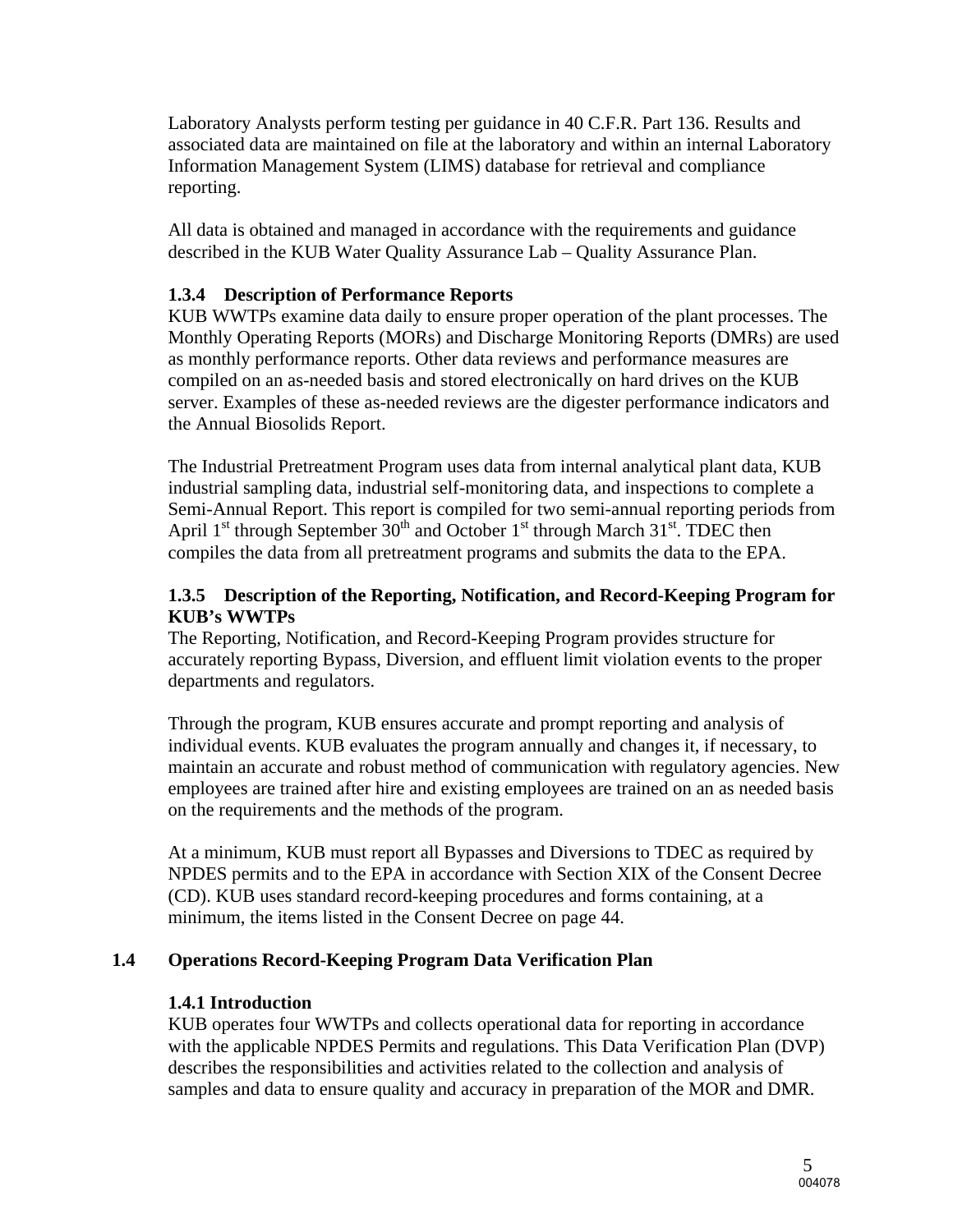#### **1.4.2 Purpose**

Under the NPDES Permits, KUB must collect, analyze, and report monthly on standard forms by the  $15<sup>th</sup>$  day of the following month. These reports are the MOR and DMR. This DVP provides a process to ensure the quality and accuracy of the data.

#### **1.4.3 Organization and Authorities**

Key personnel reporting information submitted in the MOR/DMRs are Plant Technicians, Plant Supervisors, Plant Manager, Lab Analysts, Regulatory Compliance (LRC) Manager, Vice President of Plants and Underground Construction, and Internal KUB Assessor. The operators complete the Daily Raw Data Sheets, enter the data into the database, and perform data checks at the direction of the Supervisor. The Plant Supervisor is responsible for ensuring the data is accurate and MOR/DMR data evaluations are performed. The LRC Manager is responsible for validating the analytical data and generating the MOR and DMR that KUB sends to TDEC each month. The Vice President of Plants and Underground Construction is responsible for the overall quality of the reported data and signing the DMRs. The MOR is signed by a Tennessee Certified Wastewater Treatment Operator with a certification grade equal to or higher than the grade described in the WWTP NPDES Permit. The KUB Assessor periodically performs assessments of the MOR/DMR generation process as scheduled in this DVP.

#### **1.4.4 Quality Assurance Procedures**

The procedures specified in this section are designed to implement this DVP.

#### **1.4.4.1 Plant Data Entry Check**

Plant Technicians perform initial data checks before or during the entry of data into the database. The initial data check compares the values and calculations on the Daily Raw Data sheets to the information being entered into the databases. Plant Technicians perform a second check that compares the database printout to the Daily Raw Data Sheets. This check is performed after the conclusion of the month being reviewed.

#### **1.4.4.2 Lab Data Entry Check**

The Lab Analysts responsible for generating laboratory results perform a lab data entry check. The review is done at the completion of results entry in the LIMS database and is verified by a reviewer (peer or Supervisor). Signatures on raw lab data sheets or within LIMS will verify the validity of the data entered into the LIMS.

#### **1.4.4.3 Analytical Data Validation**

The LRC Manager will review the analytical data used in the MOR and DMR for its consistency and accuracy prior to making those reports available for review to plant operations. Any atypical or suspect results will be investigated and corrected as necessary to ensure quality and accuracy before proceeding to the next step of review.

#### **1.4.4.4 MOR/DMR Data Evaluation**

The MOR/DMR is printed each month and made available to the Plant Supervisors for evaluation using the form in Appendix 1.5.1. If the Plant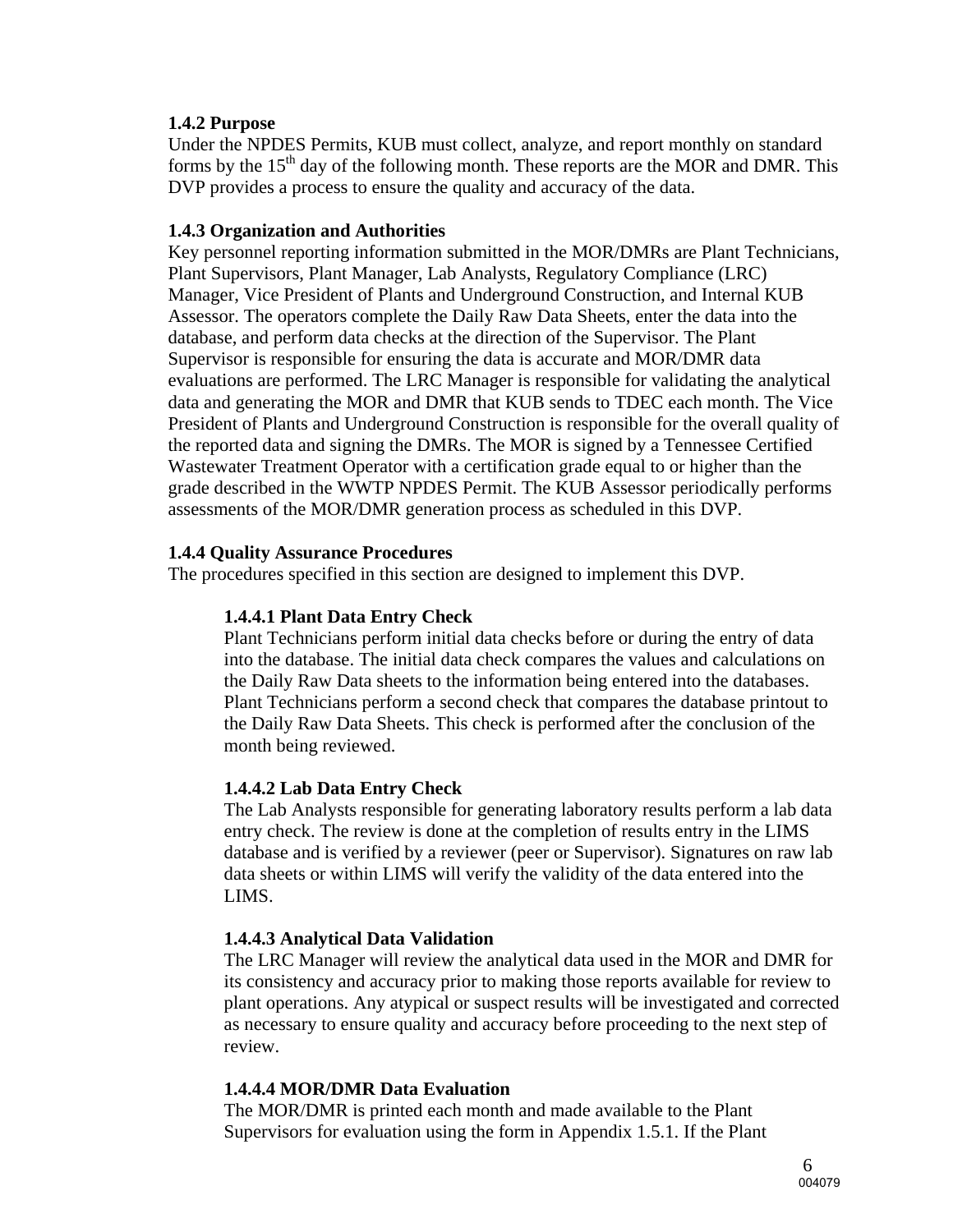Supervisors determine that there is an error in the data, then the error will be noted on the Database Entry Check form and the Plant Supervisor signs the form. The data error is corrected and communicated to the LRC Manager who corrects the necessary forms. The signed Database Entry Check form with the corrected MOR/DMR attached is then presented to the Vice President of Plants and Underground Construction and appropriate Tennessee Certified Wastewater Treatment Operator for review and required signature.

#### **1.4.4.5 Checking Calculations and Data Policy**

KUB conducts checks to verify calculations that contribute to regulatory or compliance determinations. The originator of the reports takes responsibility to ensure that a competent reviewer checks the calculations and/or data. The reviewer's responsibilities include performing an appropriate and accurate review and documenting review results on the Calculations Verification Form annually.

The calculation verifications include reviewing calculations to ensure that correct formulas, conversion factors, etc., were used in calculating the results. In the case of computer-generated calculations, review of formulas will consist of manual calculations using the same data and formulas used by the computer to verify the computer results.

On an annual basis, one day per month must be selected and the calculations tested for comparison to MOR and DMR reports. The results of the manual calculations reflected on the Calculations Verification Form in Appendix 1.5.2 will be filed and maintained by the reviewer.

#### **1.4.4.6 Quality Assurance Assessment**

Assessments are performed daily, monthly, and annually to ensure the information reported on the MORs and DMRs is accurate. An internal KUB Assessor selected by the LRC Manager will perform the Internal KUB Compliance Assessment which is an annual review of the Operations Record-Keeping Program.

| <b>Frequency</b> | <b>Type of Assessment</b>                             | <b>Responsible Party</b>     |
|------------------|-------------------------------------------------------|------------------------------|
| Daily            | Plant Operations Database Check Night Shift Operators |                              |
| Monthly          | Database Entry Check                                  | Plant Techs, SCADA Team, Lab |
|                  |                                                       | Analysts                     |
| Monthly          | <b>MOR Data Evaluation</b>                            | SCADA Team, LRC Manager,     |
|                  |                                                       | <b>Plant Supervisors</b>     |
| Annually         | <b>Calculation Check</b>                              | LRC Manager or designee      |
| Annually         | Internal KUB Compliance                               | <b>KUB</b> Assessor          |
|                  | Assessment                                            |                              |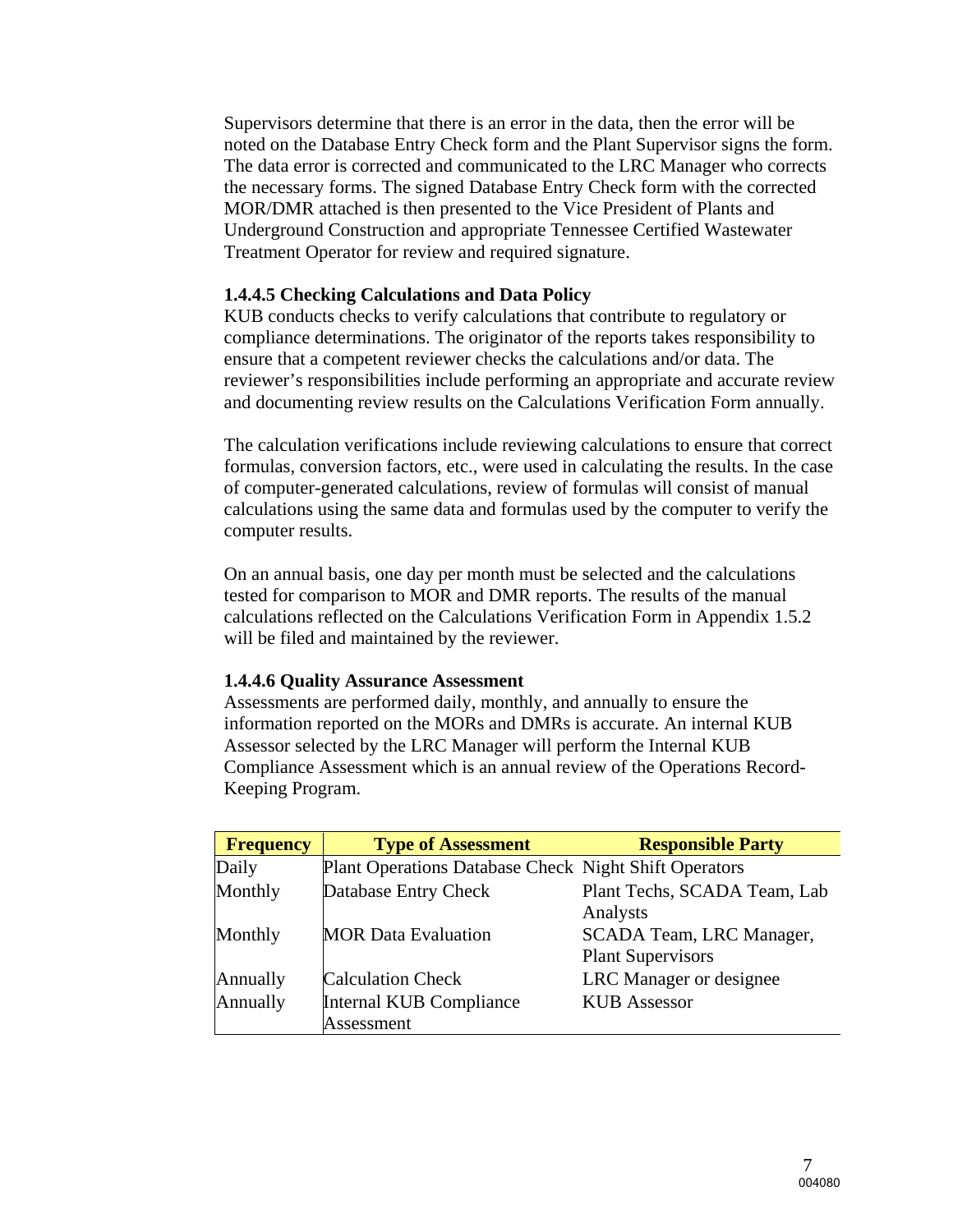**1.5 Appendices**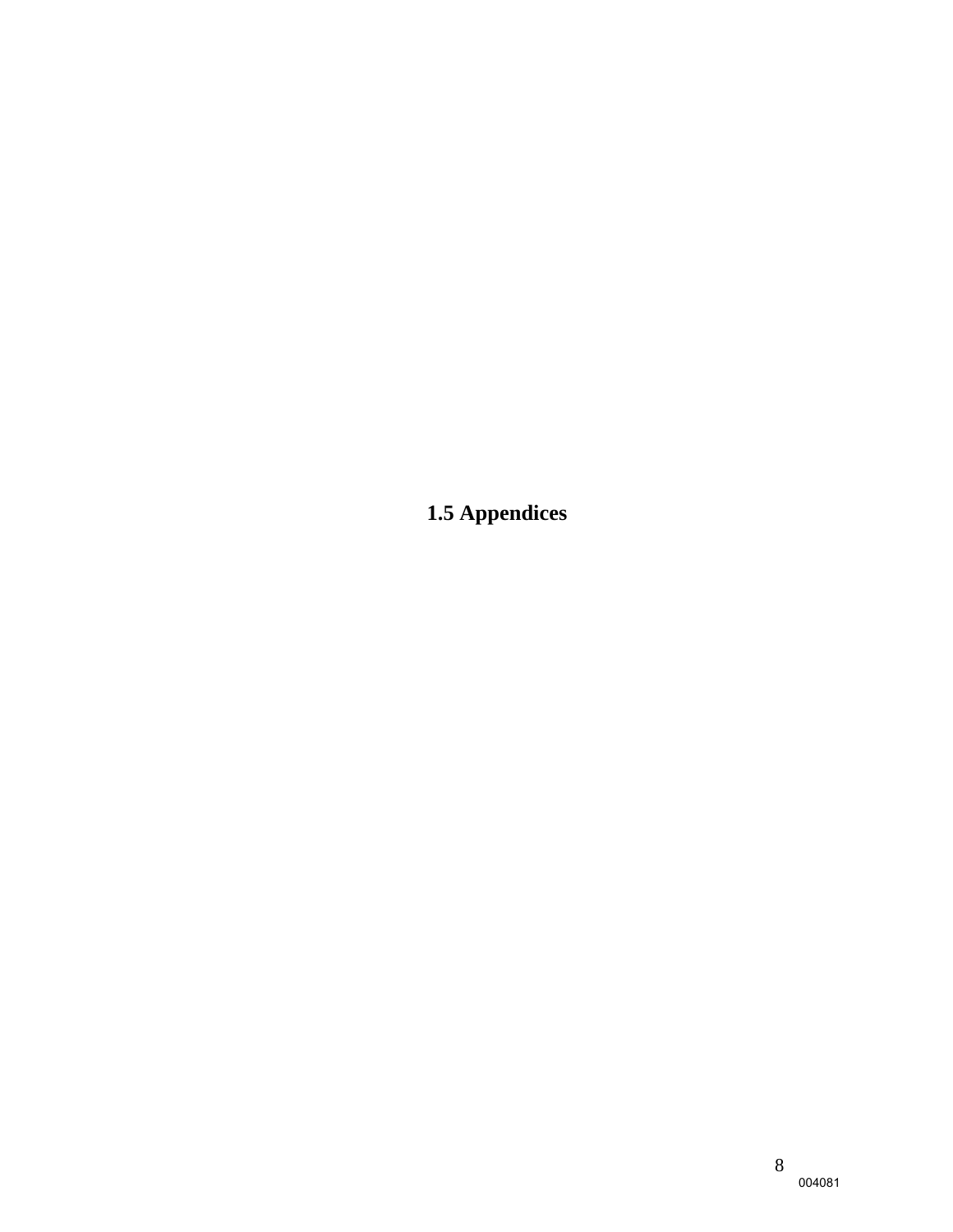**Database Entry Check**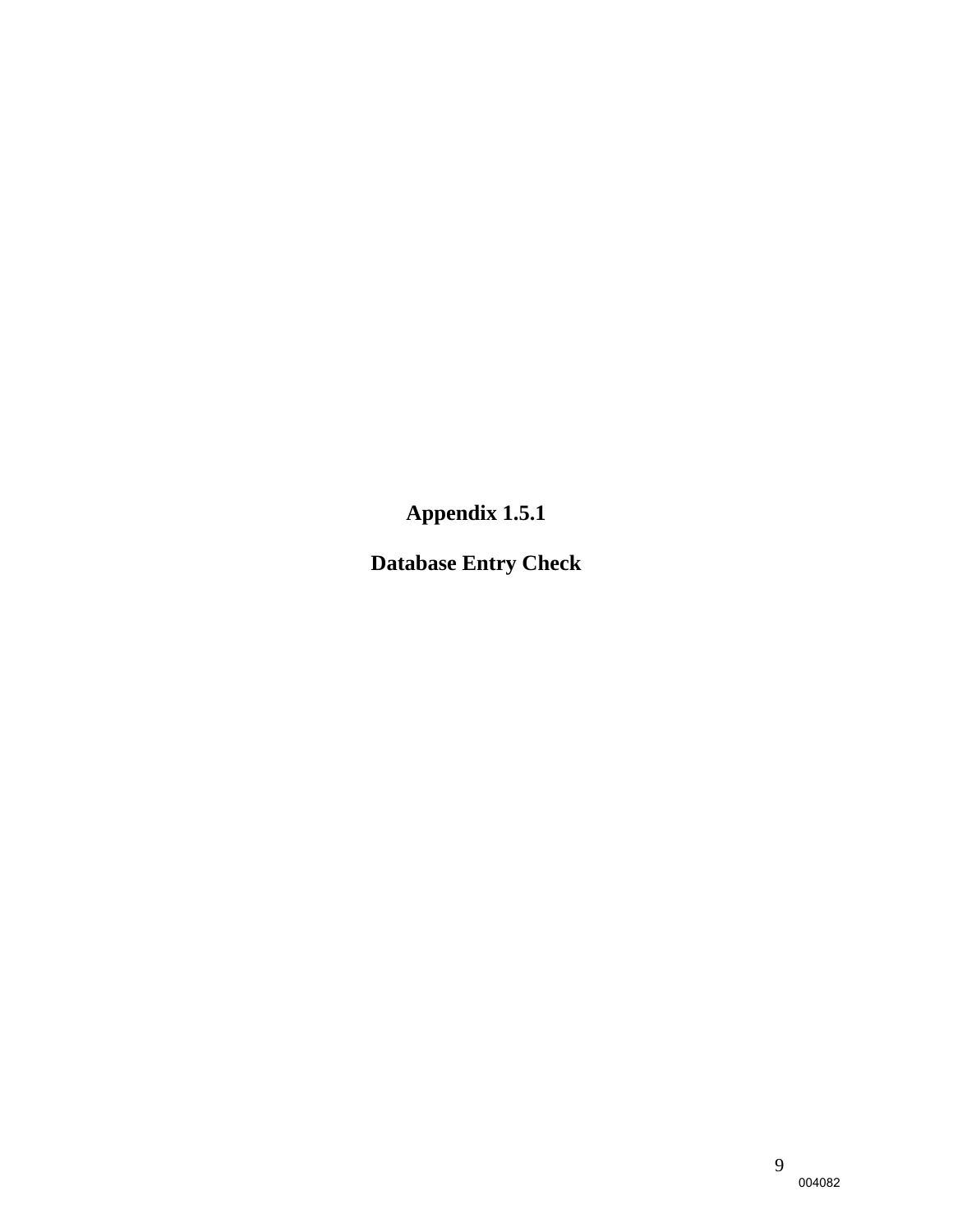#### **Knoxville Utilities Board Database Entry Check**

| Plant        |
|--------------|
| (Month/Year) |

| Five dates were selected for the current month and compared to the detailed data |
|----------------------------------------------------------------------------------|
| listed on the "Daily Data Sheets" to verify the accuracy of the information      |
| reported on the MOR/DMR                                                          |
| (Include first and last day of the month for review)                             |
| <i>Please list dates:</i>                                                        |
|                                                                                  |

- \_\_\_\_\_The MOR/DMR for the current month was scanned for missing data (i.e., a blank space where data would normally be reflected)
- \_\_\_\_\_The data reflected on the MOR/DMR was checked for operational accuracy. None of the data appeared distorted or out of range (i.e., no data excessively high or low)

\_\_\_\_\_The MOR/DMR was reviewed for any permit limits being exceeded for BODs, TSSs, SSs, pHs, Fecal Coli, or NH3-Ns *Please list if any:* 

\_\_\_\_\_The MOR/DMR was reviewed for any indicators of operation problems or undesirable trends

*\_\_\_\_\_*All Bypasses, if any, for the month were accurately reflected and noted on the MOR/DMR

\_\_\_\_\_All NPDES Permit violations, if any, are listed at the bottom of the MOR/DMR

\_\_\_\_\_Correspondence letters to regulatory agencies have been written and delivered

*The MOR/DMR referenced above has been reviewed and is to the best of my knowledge and belief correct.* 

| Signature of Operator |  |
|-----------------------|--|
| Date                  |  |

Signature of Supervisor\_\_\_\_\_\_\_\_\_\_\_\_\_\_\_\_\_\_\_\_\_\_\_\_\_ Date and the set of  $\alpha$  and  $\alpha$  and  $\alpha$  and  $\alpha$  and  $\alpha$  and  $\alpha$  and  $\alpha$  and  $\alpha$  and  $\alpha$  and  $\alpha$  and  $\alpha$  and  $\alpha$  and  $\alpha$  and  $\alpha$  and  $\alpha$  and  $\alpha$  and  $\alpha$  and  $\alpha$  and  $\alpha$  and  $\alpha$  and  $\alpha$  and  $\alpha$  and  $\alpha$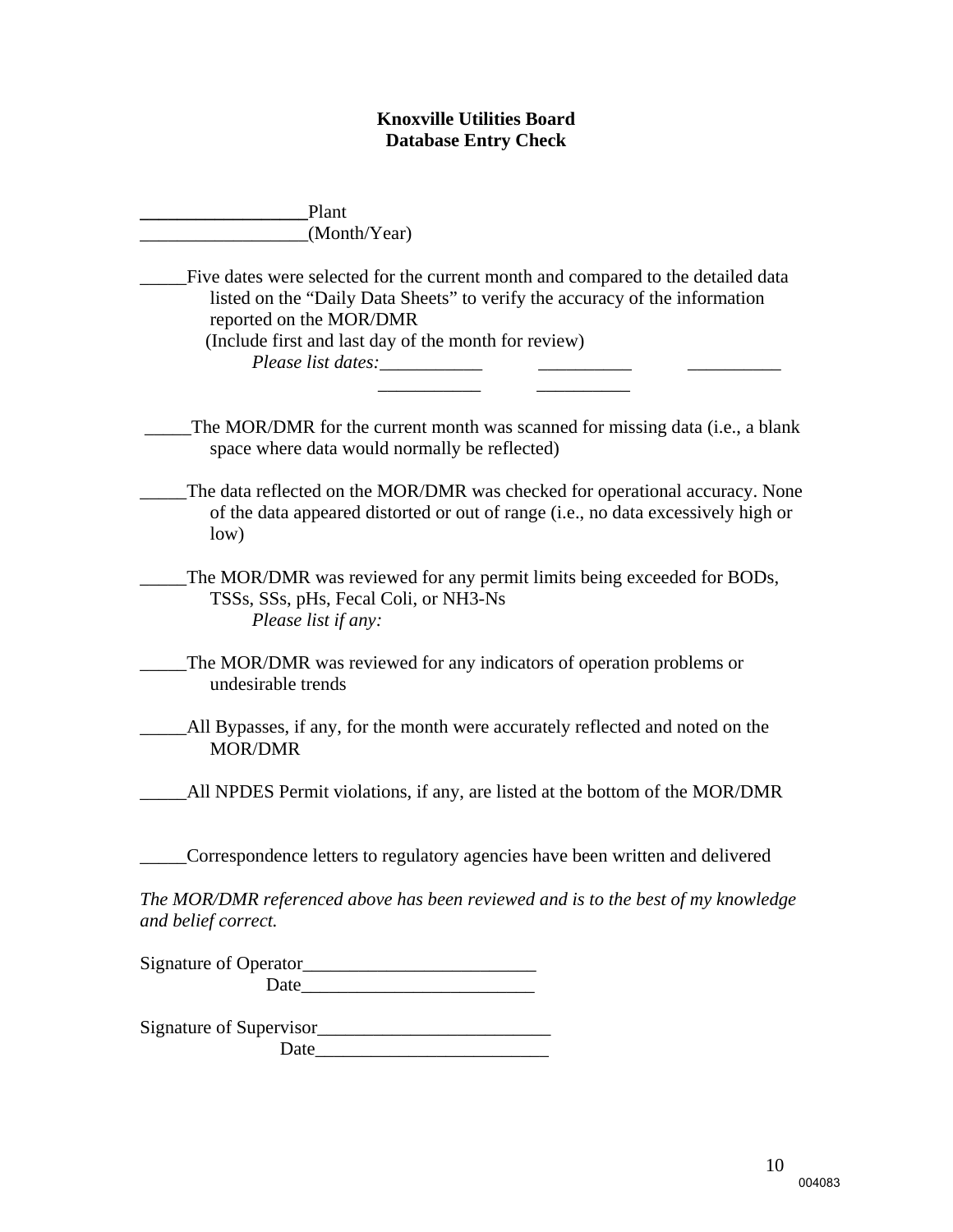**MOR/DMR Calculations Verification Form**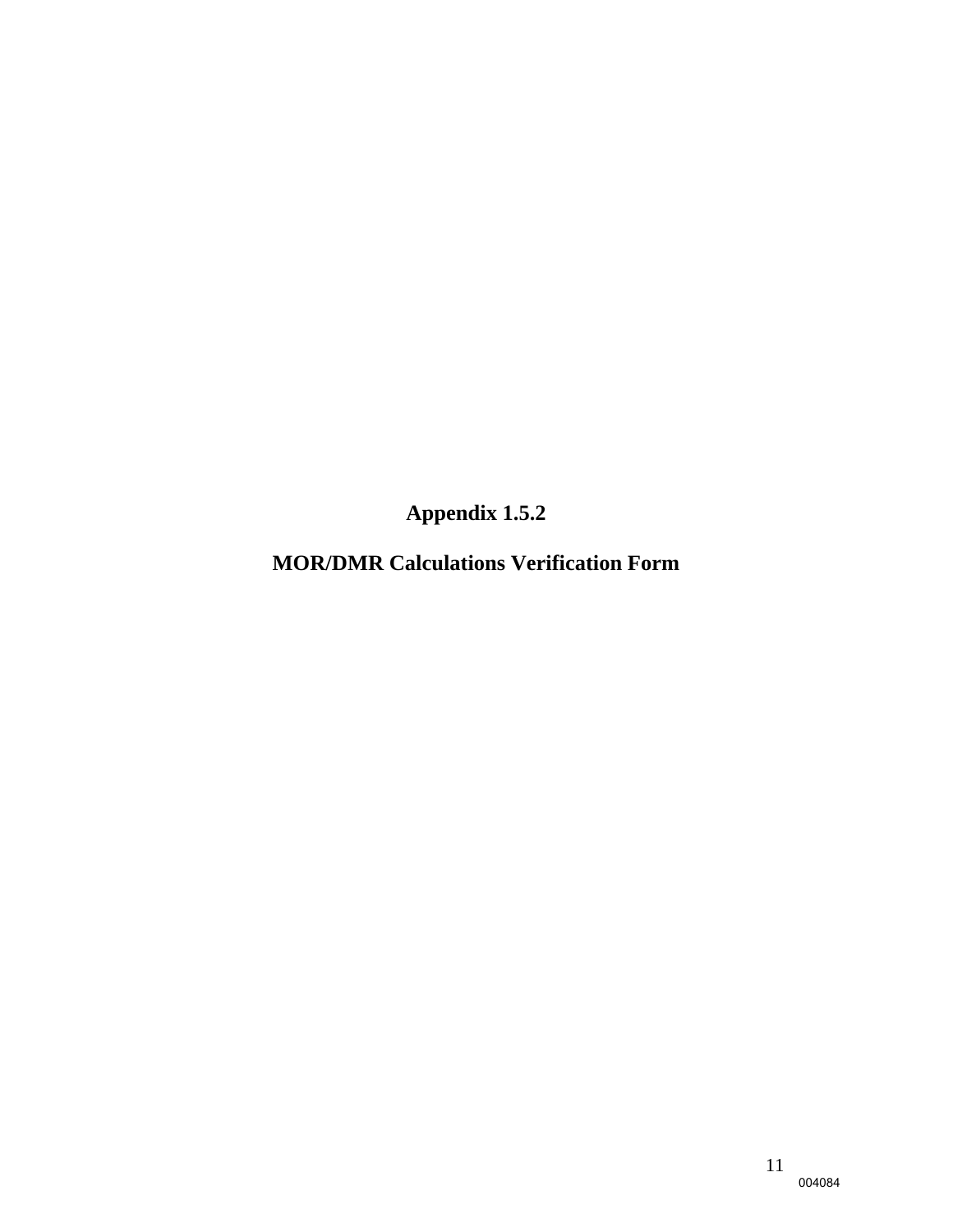## **Knoxville Utilities Board MOR/DMR Calculations Verification Form**

| <b>Calculation Type</b>         | <b>Performed</b> | <b>Corrections/Changes needed,</b> |
|---------------------------------|------------------|------------------------------------|
|                                 | <b>Properly</b>  | if any                             |
| Max/Min DOs and pHs             |                  |                                    |
| Monthly Max TSS, BOD,           |                  |                                    |
| Settleable Solids, Flows        |                  |                                    |
| Weekly $Avg. - mg/L TSS$ , BOD, |                  |                                    |
| others                          |                  |                                    |
| Monthly $Avg. - mg/L TSS$ ,     |                  |                                    |
| BOD, others                     |                  |                                    |
| Monthly $Avg. - lbs/day TSS$ ,  |                  |                                    |
| BOD, others                     |                  |                                    |
| Percent Reduction – TSS, BOD    |                  |                                    |
| Misc. calculations, if any      |                  |                                    |
| [Describe]                      |                  |                                    |

Comments:

Signature of Reviewer\_\_\_\_\_\_\_\_\_\_\_\_\_\_\_\_\_\_\_\_

Date\_\_\_\_\_\_\_\_\_\_\_\_\_\_\_\_\_\_\_\_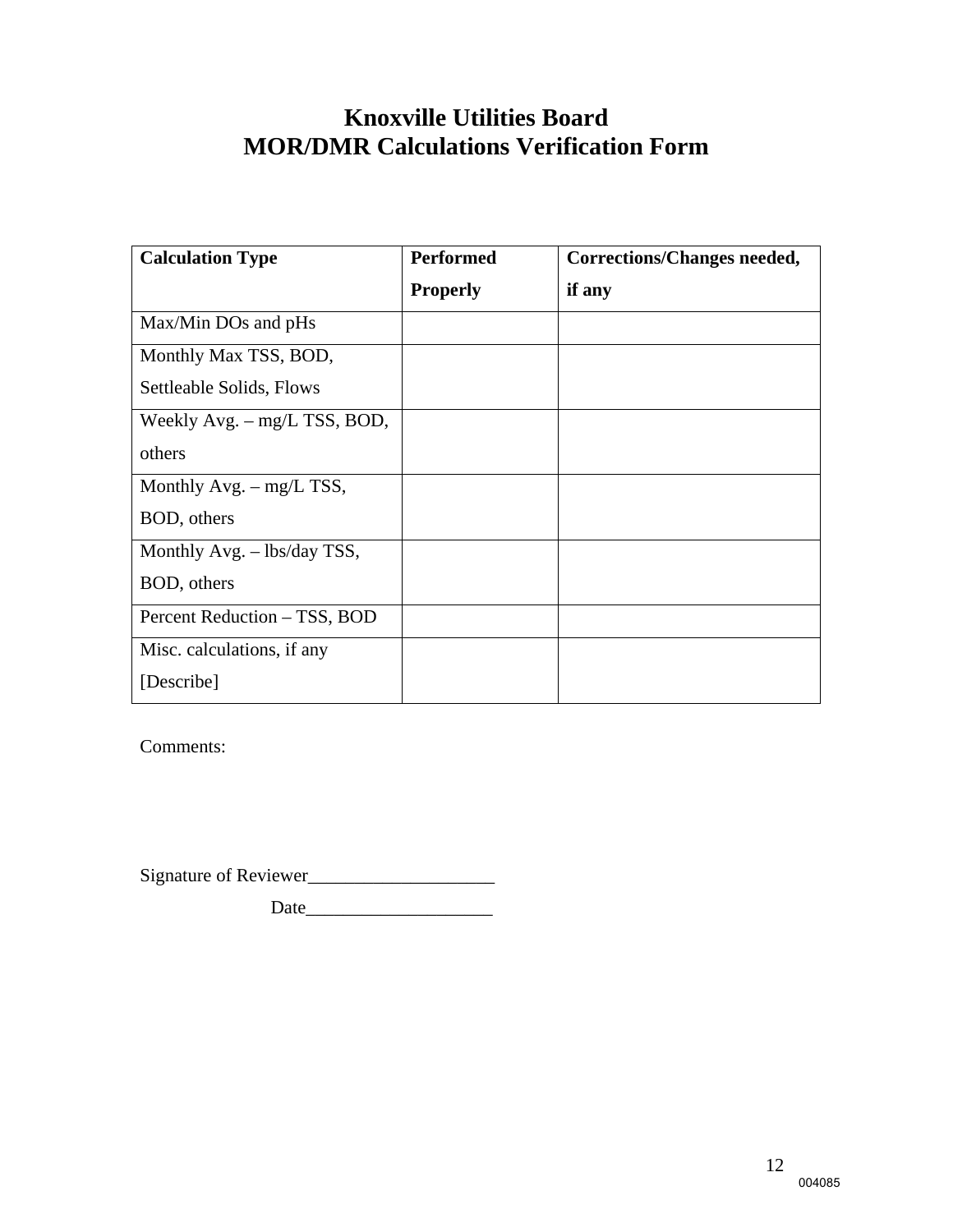**Data Entry and Verification Quality Assurance Process**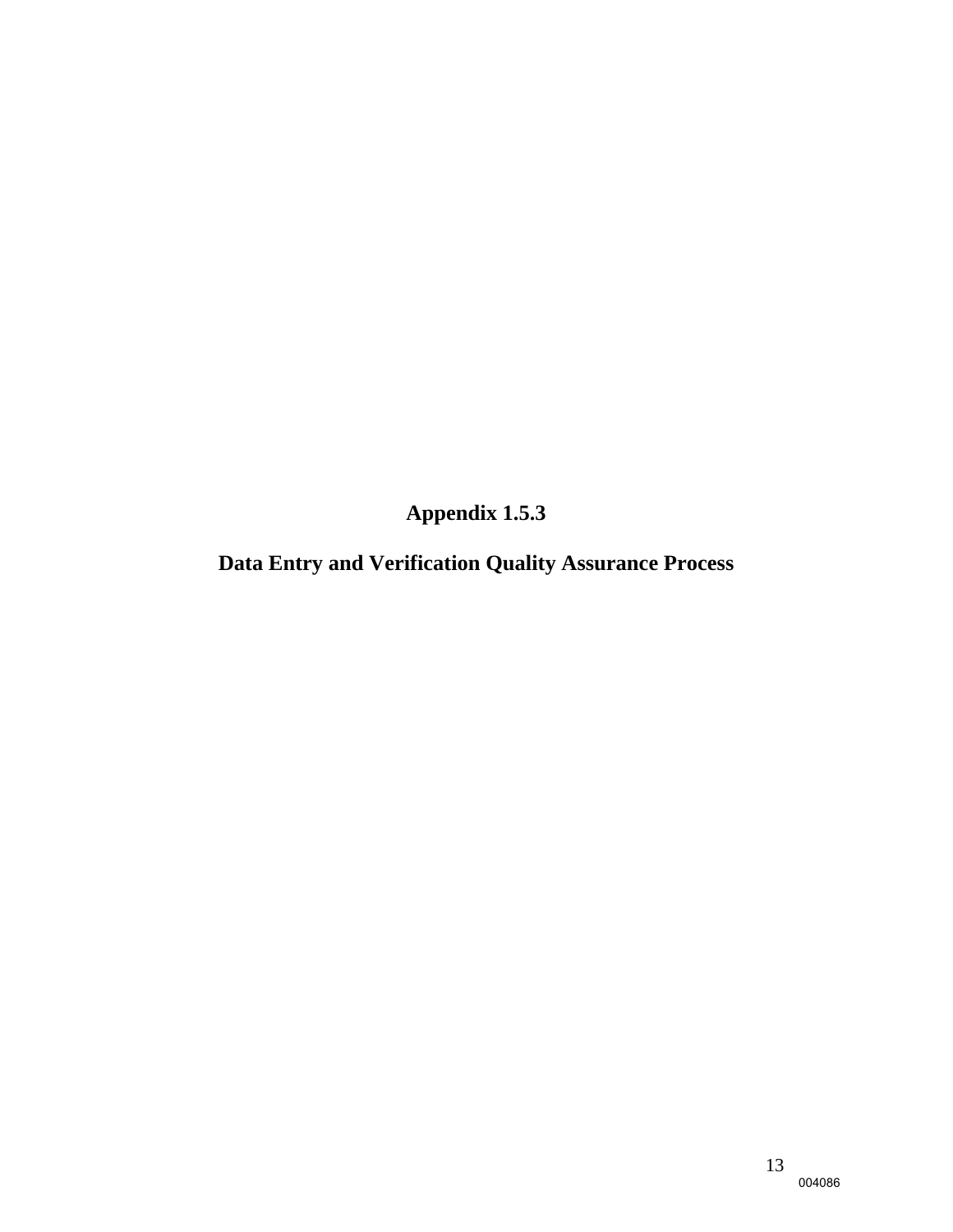#### **Data Entry and Verification Quality Assurance Process**

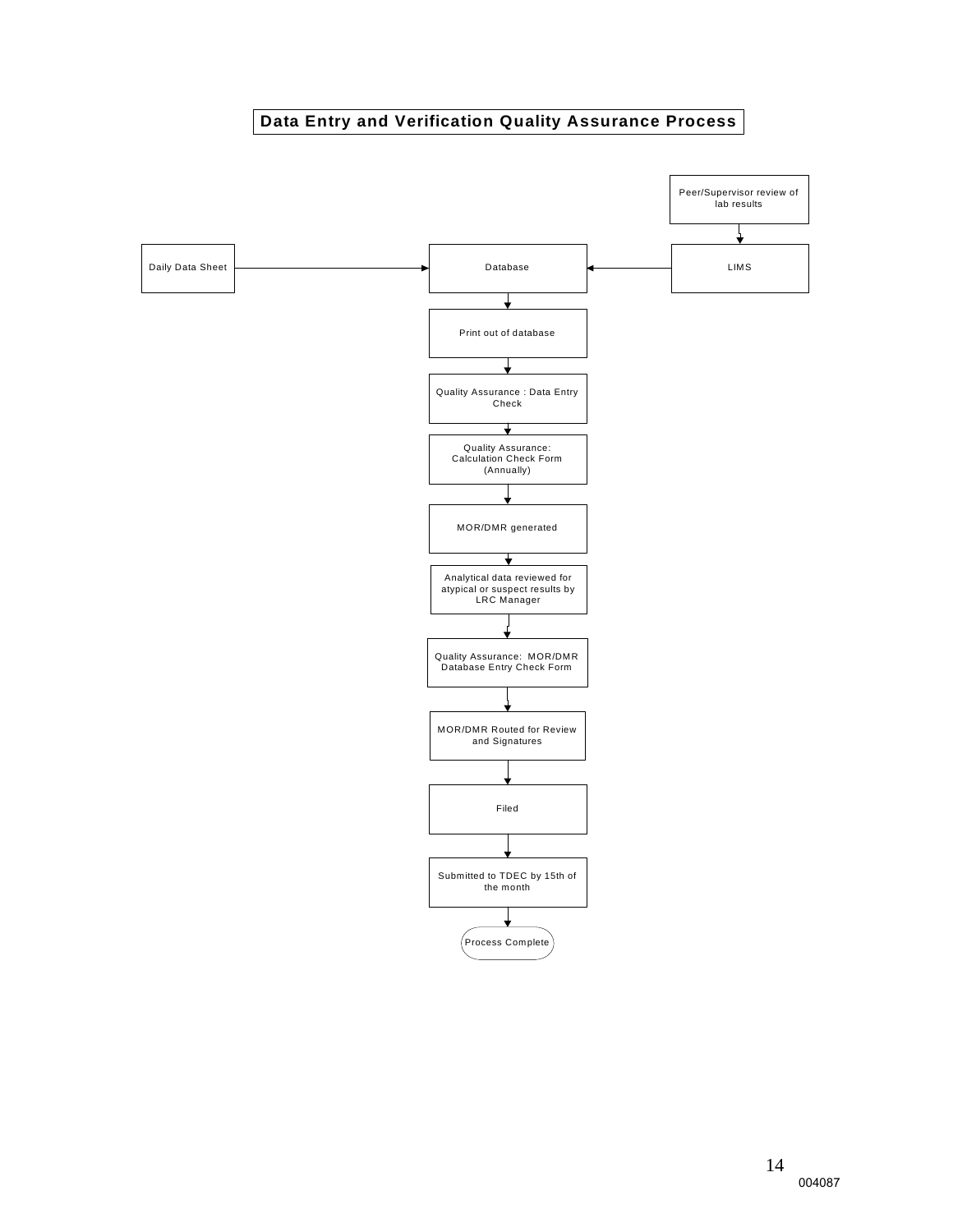**MOR and DMR Generation Data Flow**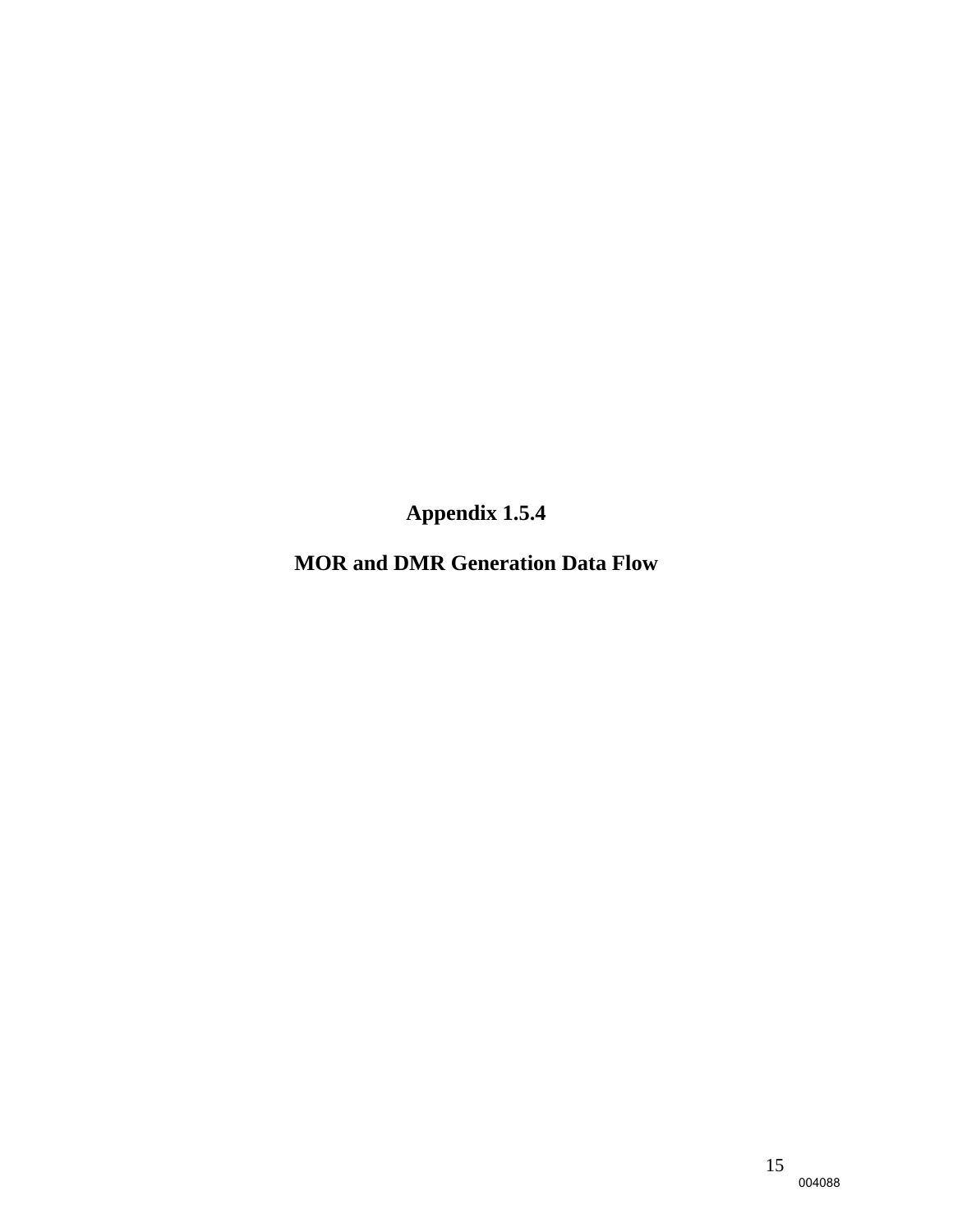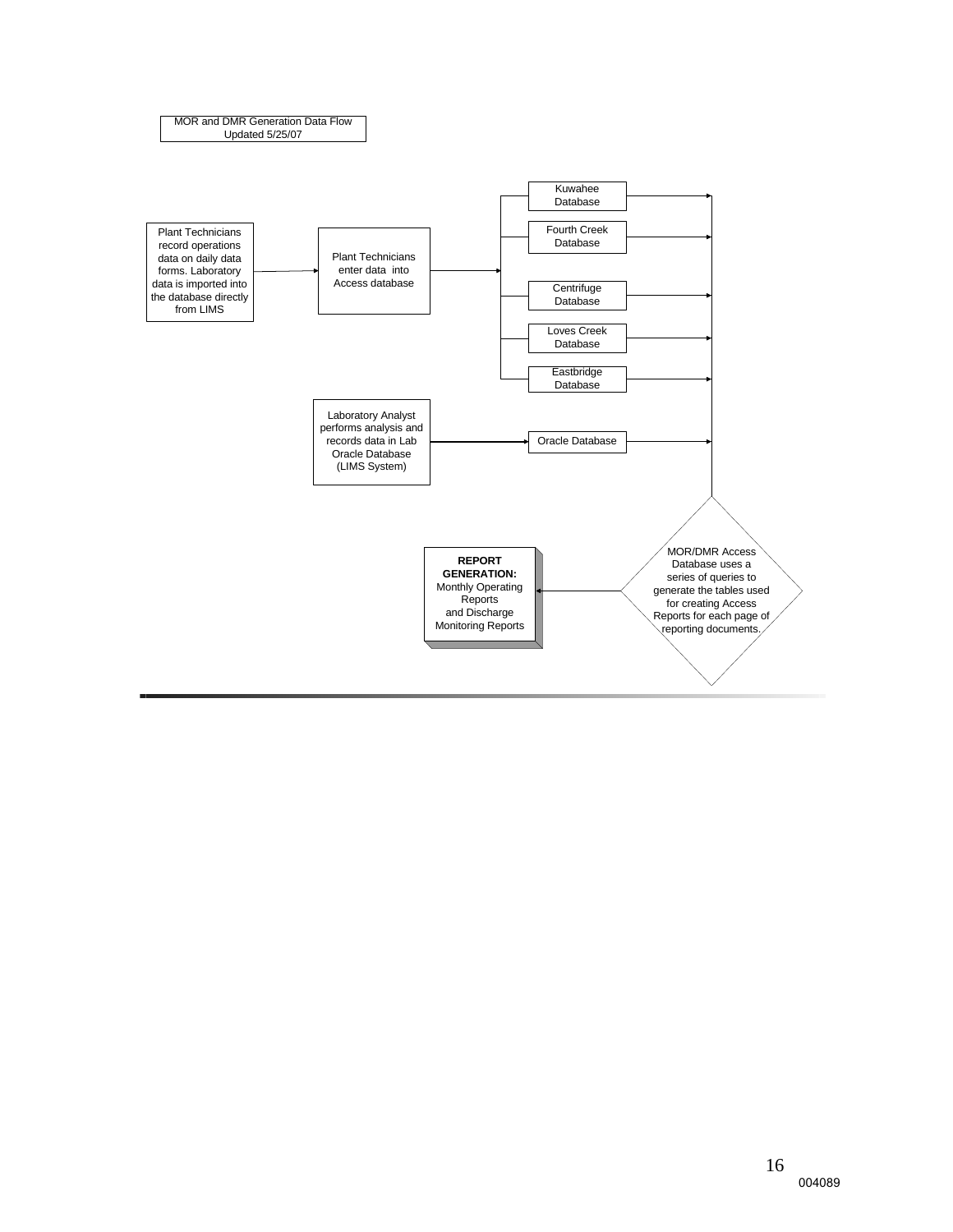**Bypass Documentation Checklist**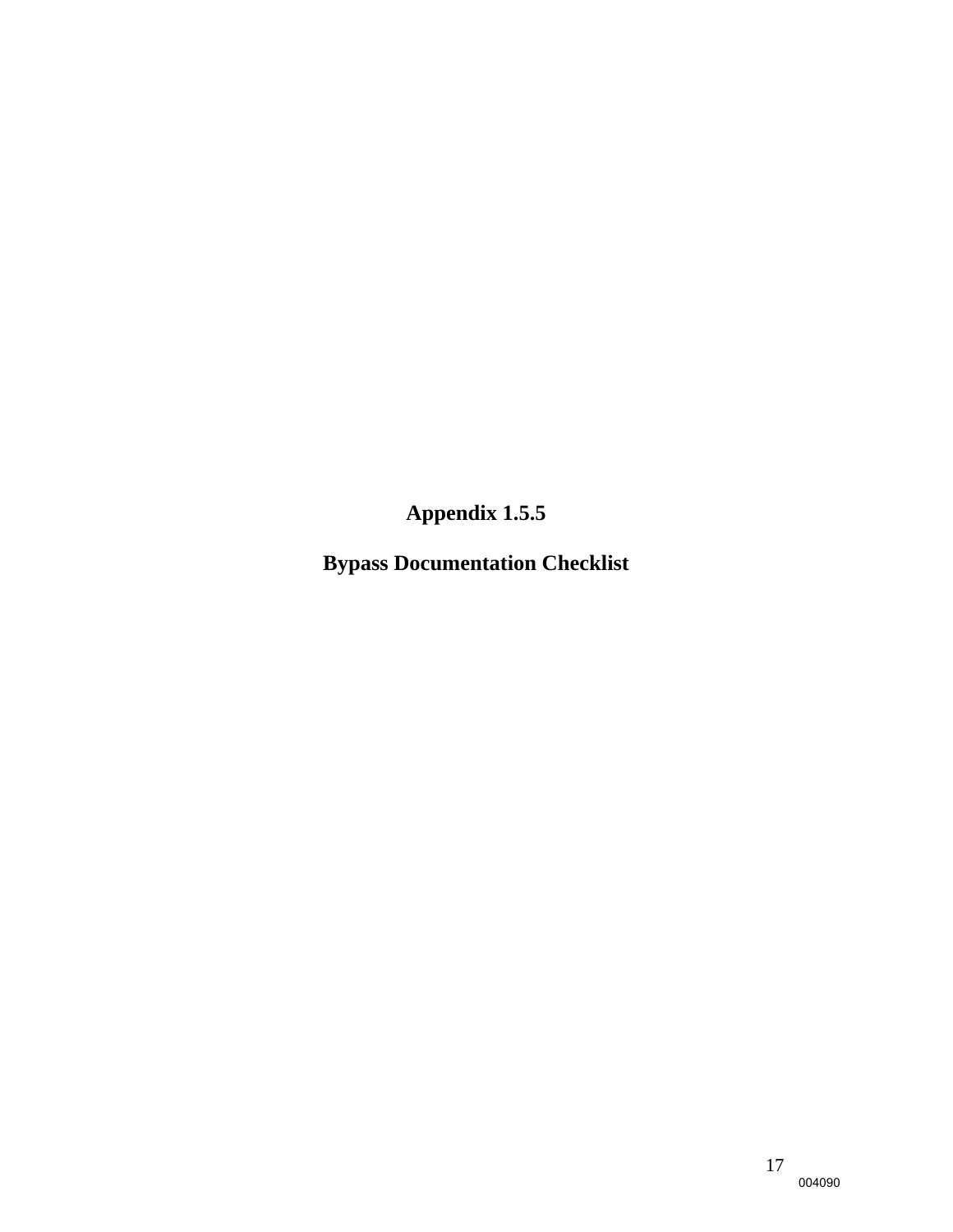#### KUB WWTP DATE: WWTP: **BYPASS DOCUMENTATION PACKAGE CHECKLIST**

*Purpose:* This form serves as a checklist to capture all of the documentation required for compliance record-keeping. KUB fills out a form for each Bypass that occurs at any of the wastewater facilities. KUB maintains all forms and documentation on file at the Kuwahee WWTP and submits them to Collection System Improvement as part of the Bypass Report.

*Package Contents:* All applicable documents must be included in the package. If a Bypass occurs in more than one 24-hour period, documentation must be included for each successive day. The Technicians will add documents, check off, and initial that they included the documentation. The Operations Technician III / Plant Supervisor reviews the package to ensure that all required documentation is enclosed.

| <b>Document</b>                                                                                                                                             | Package | <b>Included</b> in |               | <b>Operations</b><br><b>Technician Review</b> |
|-------------------------------------------------------------------------------------------------------------------------------------------------------------|---------|--------------------|---------------|-----------------------------------------------|
| <b>Bypass Report</b>                                                                                                                                        |         |                    |               |                                               |
| <b>SCADA Report</b>                                                                                                                                         |         | -----------        |               | --------------                                |
| <b>Trends:</b><br>(a) Influent Flow<br>$(b)$ Bypass Flow                                                                                                    |         | ------------       |               | ------------                                  |
| <b>Wet Weather Checklists</b>                                                                                                                               |         |                    |               |                                               |
| <b>Daily Log</b>                                                                                                                                            |         |                    |               |                                               |
| <b>Bypass Letter</b>                                                                                                                                        |         |                    |               | ----------                                    |
| <b>Special Notations:</b><br>List any additional<br>documentation in special<br>notations such as Root Cause<br>Analysis or other reports as<br>applicable: |         |                    |               |                                               |
| Reviewed by Supervisor:<br>Date Submitted To Collection System Improvement Team                                                                             |         |                    | $\frac{1}{2}$ |                                               |

*Check As Added To Package and Initial:*

Special Notations Concerning Bypass Event: \_\_\_\_\_\_\_\_\_\_\_\_\_\_\_\_\_\_\_\_\_\_\_\_\_\_\_\_\_\_\_\_\_\_\_\_\_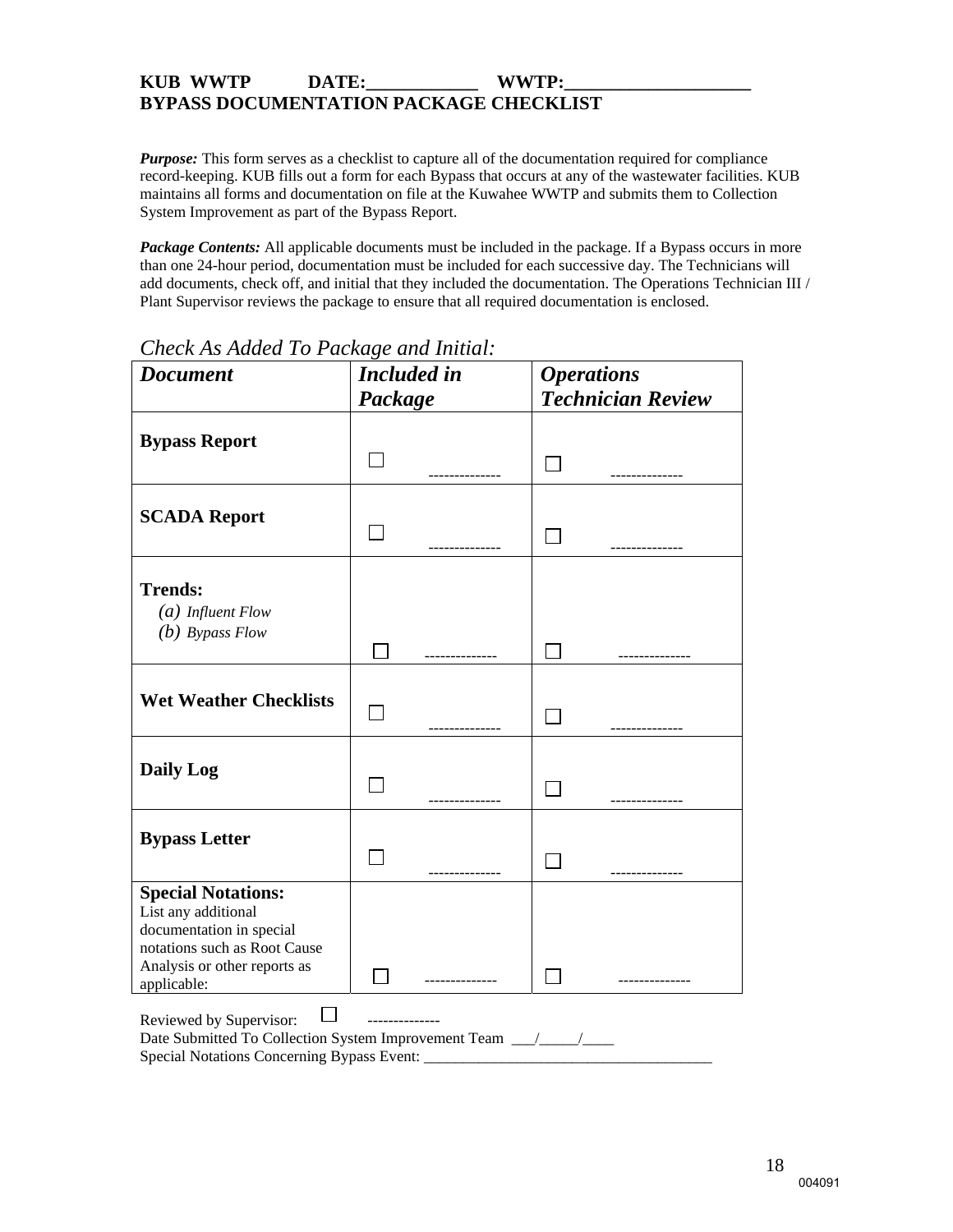**Diversion Documentation Checklist**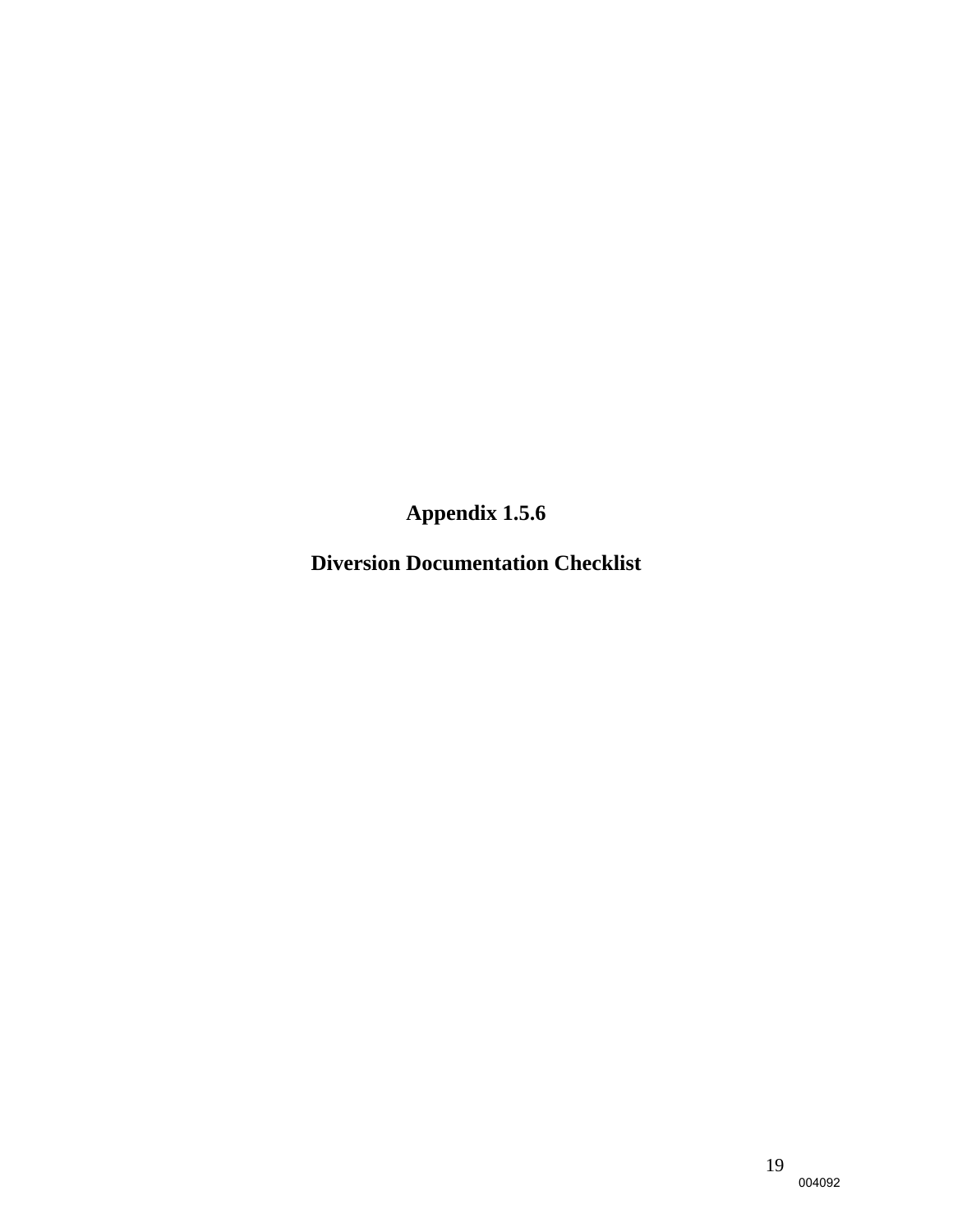#### KUB WWTP DATE: WWTP: **DIVERSION DOCUMENTATION PACKAGE CHECKLIST**

*Purpose:* This form serves as a checklist to capture all of the documentation required for compliance record-keeping. KUB fills out a form for each Diversion that occurs at any of its wastewater facilities. KUB maintains all forms and documentation on file at the Kuwahee WWTP and submits them to Collection System Improvement as part of the Diversion Report.

*Package Contents:* All applicable documents must be included in the package. If the Diversion occurs in more then one 24-hour period, documentation must be included for each successive day. The Technicians will add documents, check off, and initial that they included the documentation. The Operations Technician III / Plant Supervisor reviews the package to ensure that all required documentation is enclosed.

|  |                               | <b>Operations</b><br><b>Technician Review</b> |
|--|-------------------------------|-----------------------------------------------|
|  |                               |                                               |
|  |                               | -----------                                   |
|  |                               |                                               |
|  |                               |                                               |
|  |                               |                                               |
|  |                               |                                               |
|  | <b>Included</b> in<br>Package |                                               |

*Check As Added To Package and Initial:*

Date Submitted To Collection System Improvement Team \_\_\_/\_\_\_\_\_/\_\_\_\_ Special Notations Concerning Diversion Event: \_\_\_\_\_\_\_\_\_\_\_\_\_\_\_\_\_\_\_\_\_\_\_\_\_\_\_\_\_\_\_\_\_\_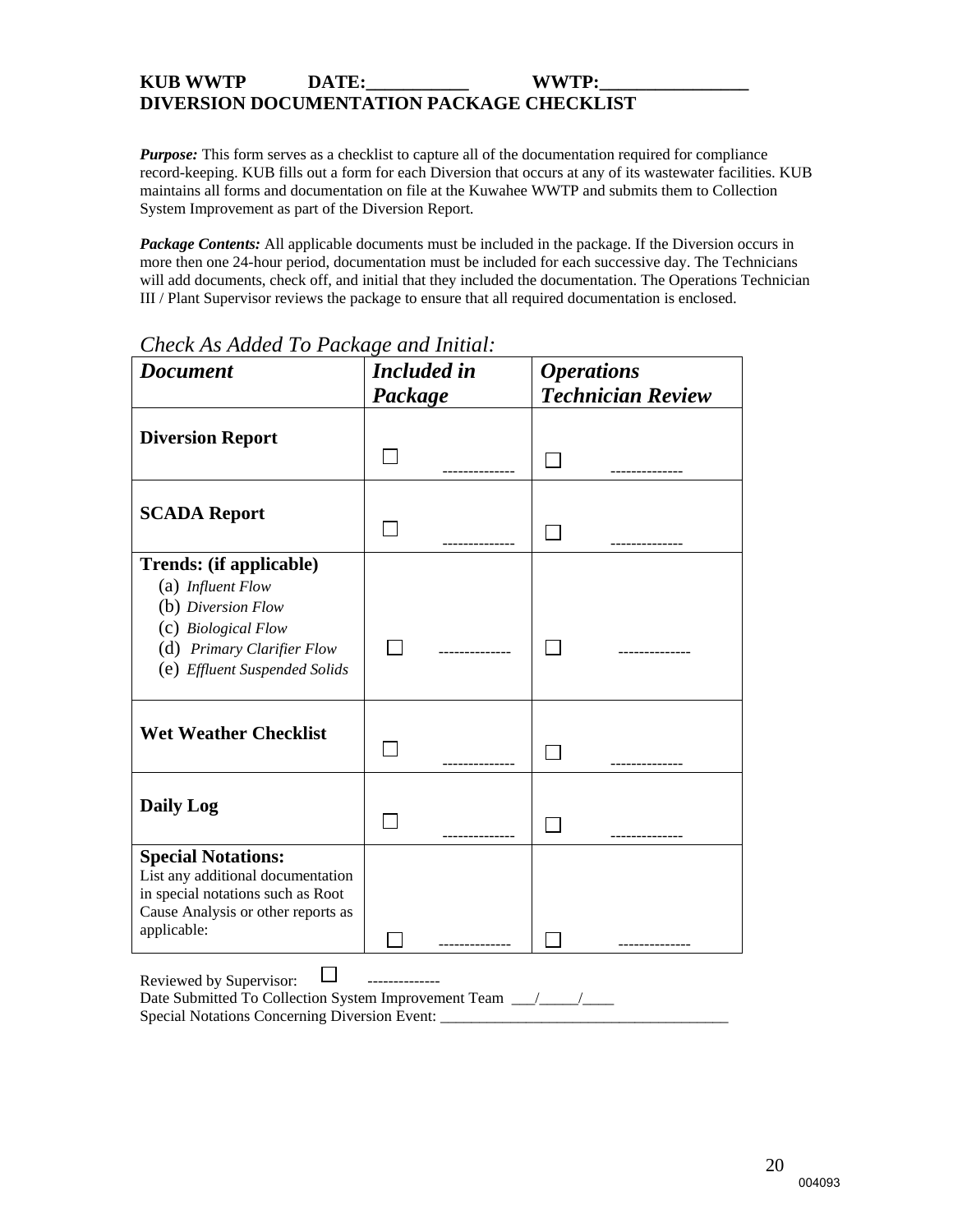**Diversion Report Form**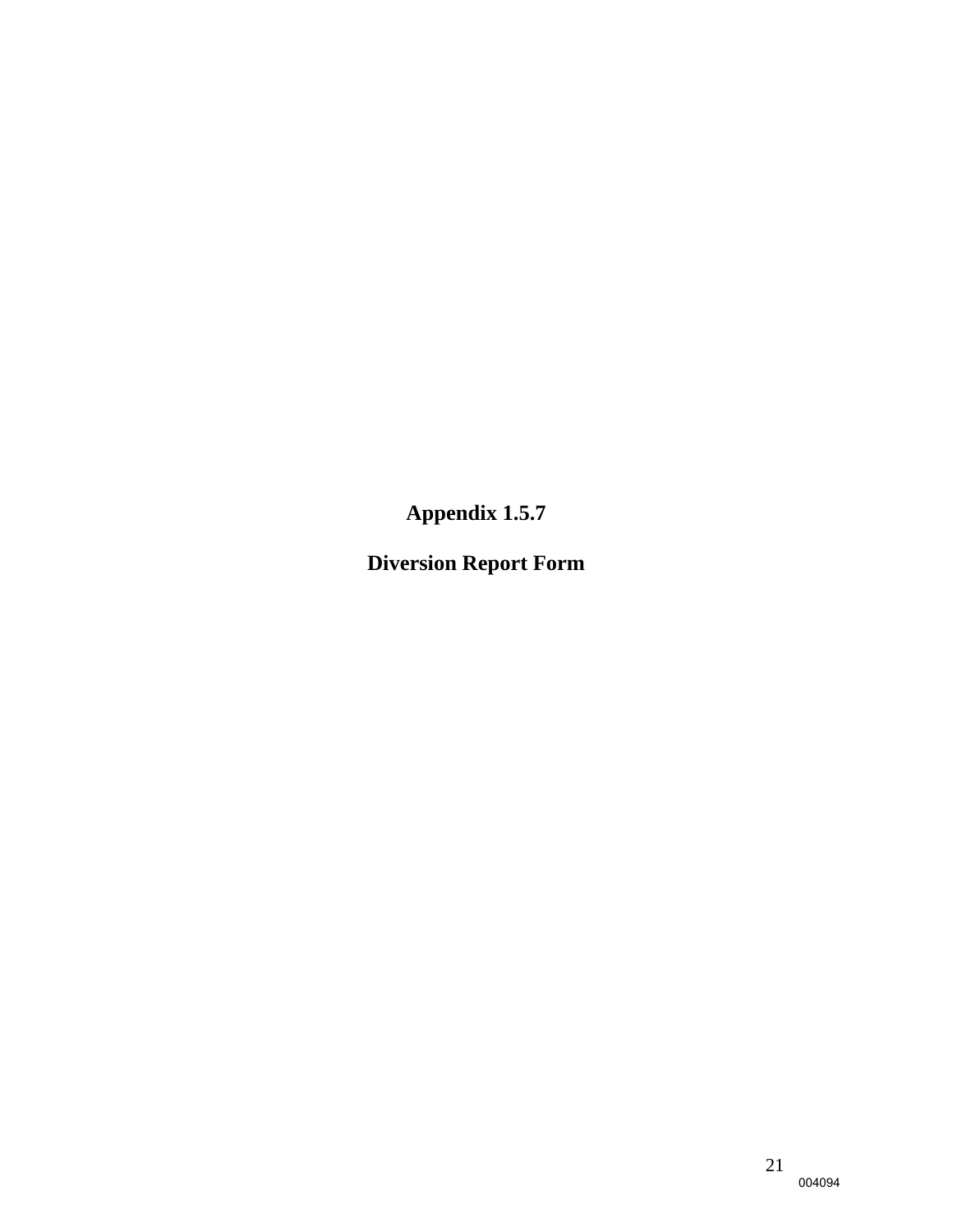| <b>KUB WWTP</b><br><b>DIVERSION REPORT</b><br>12:00 AM                                                            | <b>DATE TO 12:00 AM</b><br><b>DATE</b>                                                                                                                 |
|-------------------------------------------------------------------------------------------------------------------|--------------------------------------------------------------------------------------------------------------------------------------------------------|
| <b>Supervisory Staff Approving Diversion</b>                                                                      | Name:                                                                                                                                                  |
| Designate WWTP where Diversion Occurred with an X                                                                 | Title:                                                                                                                                                 |
|                                                                                                                   |                                                                                                                                                        |
|                                                                                                                   | Kuwahee Wastewater Treatment Plant<br>Tennessee River Mile 646.2. The flows were diverted from<br>the biological treatment/Activated Sludge process    |
|                                                                                                                   | Fourth Creek Wastewater Treatment Plant<br>Tennessee River Mile 640. The flows were diverted from<br>the biological treatment/Activated Sludge process |
|                                                                                                                   | Loves Creek Wastewater Treatment Plant<br>Holston River Mile 5. The flows were diverted from<br>the biological treatment/extended aeration process     |
| ROOT CAUSE FOR THE DIVERSION. Designate with an X                                                                 |                                                                                                                                                        |
| <b>DESIGNATE</b><br><b>WITH CAPITAL</b><br>х                                                                      | <b>INFLUENT FLOW IN EXCESS OF PLANT'S</b><br>HYDRAULIC CAPACITY, DUE TO RAINFALL                                                                       |
|                                                                                                                   | MECHANICAL OR ELECTRICAL BREAKDOWN<br>OF PLANT EQUIPMENT (PUMPS, ETC.)                                                                                 |
|                                                                                                                   | <b>OTHER</b>                                                                                                                                           |
| PERSON OR PERSONS INITIATING DIVERSION                                                                            |                                                                                                                                                        |
| DESIGNATE WITH AN X<br><b>NO</b>                                                                                  | IS THIS A CONTINUATION OF THE PREVIOUS DAY'S DIVERSION?<br><b>START DATE:</b><br><b>YES</b>                                                            |
| TIME DIVERSION GATE OPEN(ED) =<br>If this is a continuation, enter hour and<br>date of the original gate opening. | HOUR<br>DATE                                                                                                                                           |
| TIME DIVERSION GATE WAS CLOSED:<br>PERSON OR PERSONS STOPPING DIVERSION                                           | <b>HOUR</b><br>DATE                                                                                                                                    |
| TOTAL DURATION DIVERTED THIS 24 HOUR PERIOD<br>TOTAL GALLONS DIVERTED:                                            | <b>HRS</b><br>МG                                                                                                                                       |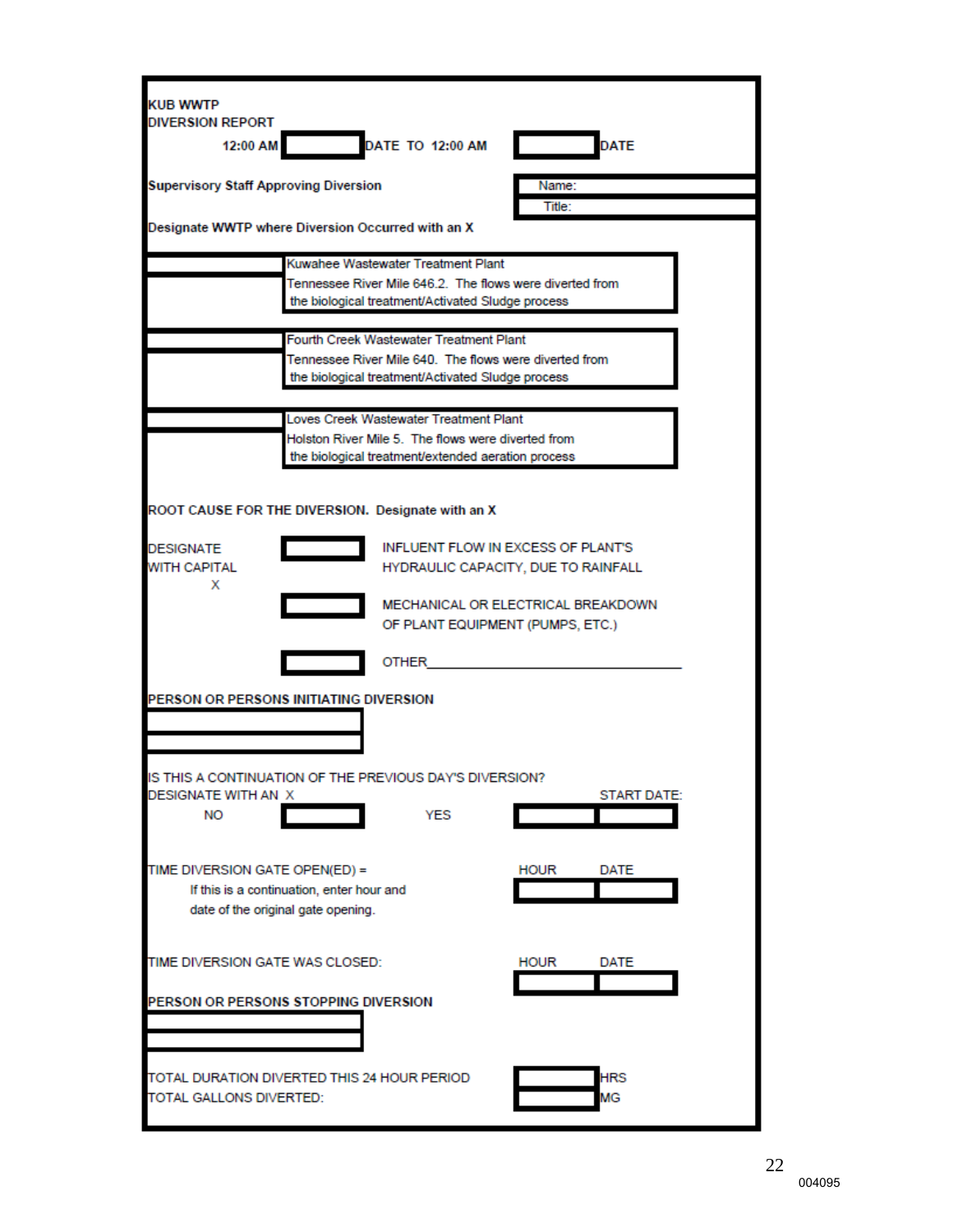**Bypass Report Form**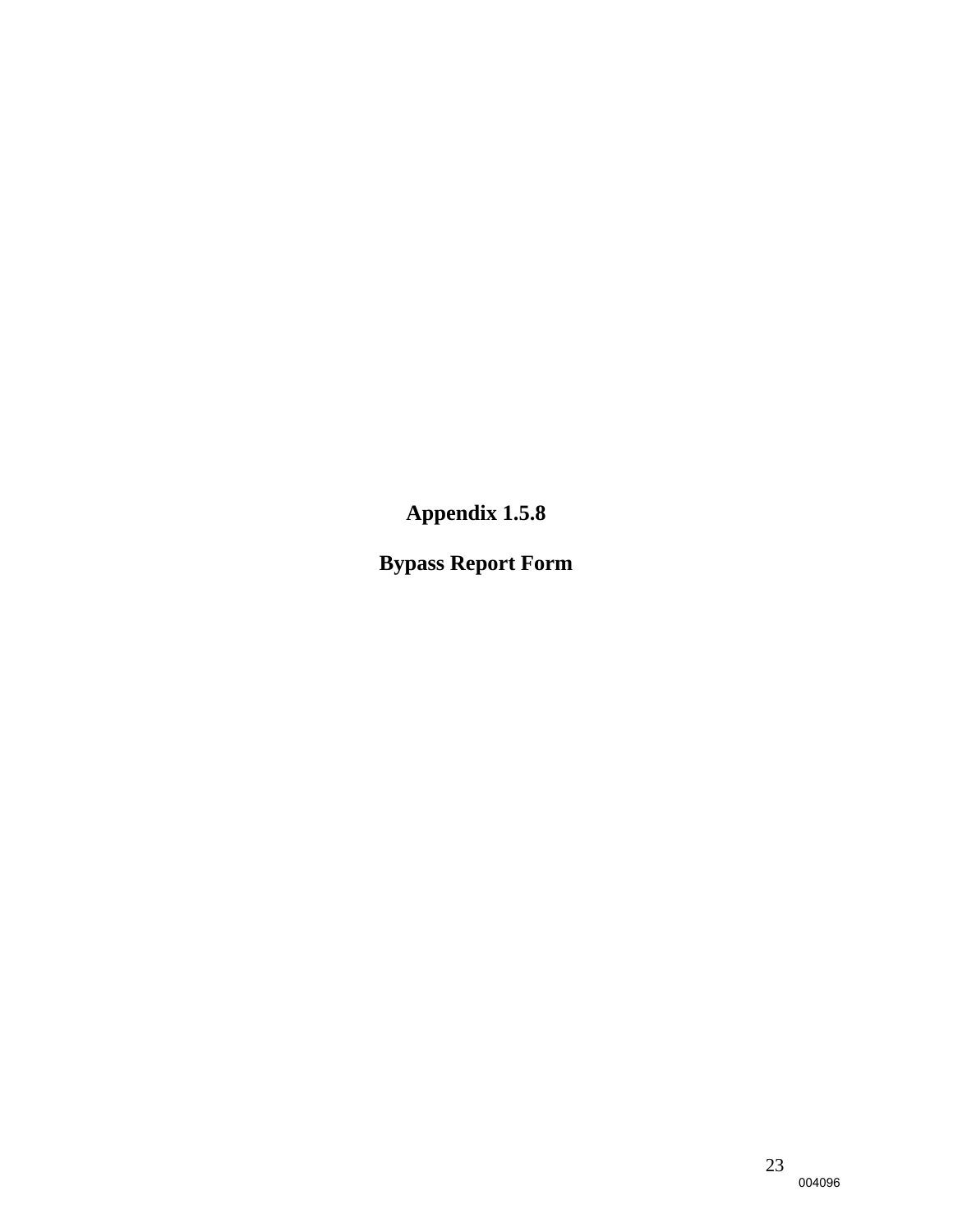| KUB WWTP<br><b>BYPASS REPORT</b> |                                                                                                                                                                                                                                                                                                                                                                                                                                                                                                                                                                                                                                                                                                                                                                                                                                                                                                                                                                                                                                                                                                                                 |
|----------------------------------|---------------------------------------------------------------------------------------------------------------------------------------------------------------------------------------------------------------------------------------------------------------------------------------------------------------------------------------------------------------------------------------------------------------------------------------------------------------------------------------------------------------------------------------------------------------------------------------------------------------------------------------------------------------------------------------------------------------------------------------------------------------------------------------------------------------------------------------------------------------------------------------------------------------------------------------------------------------------------------------------------------------------------------------------------------------------------------------------------------------------------------|
| 12:00 AM                         | <b>DATE TO 12:00 AM</b><br><b>DATE</b>                                                                                                                                                                                                                                                                                                                                                                                                                                                                                                                                                                                                                                                                                                                                                                                                                                                                                                                                                                                                                                                                                          |
| <b>VICE PRESIDENT or MANAGER</b> |                                                                                                                                                                                                                                                                                                                                                                                                                                                                                                                                                                                                                                                                                                                                                                                                                                                                                                                                                                                                                                                                                                                                 |
| <b>APPROVING BYPASS</b>          | Name:                                                                                                                                                                                                                                                                                                                                                                                                                                                                                                                                                                                                                                                                                                                                                                                                                                                                                                                                                                                                                                                                                                                           |
|                                  | <b>Title:</b>                                                                                                                                                                                                                                                                                                                                                                                                                                                                                                                                                                                                                                                                                                                                                                                                                                                                                                                                                                                                                                                                                                                   |
|                                  | Bypass is prohibited unless the following three (3) conditions are met:<br>1. The Bypass is unavoidable to prevent loss of life, personal injury, or severe property damage;<br>2. There are not feasible alternatives to Bypass, such as the use of auxiliary treatment facilities,<br>retention of untreated wastes, or maintenance during normal periods of equipment downtime.<br>This condition is not satisfied if adequate back-up equipment should have been installed<br>in the exercise of reasonable engineering judgment to prevent a Bypass which occurred during normal<br>periods of equipment down-time or preventative maintenance;<br>3. The permittee submits notice of an unanticipated Bypass to the appropriate field office of the Division of<br>Water Pollution Control within 24 hours of becoming aware of the Bypass (if this information is provided orally,<br>a written submission must be provided within five days). When the need for the Bypass is foreseeable,<br>prior notification shall be submitted to the Director, if possible, at least ten (10) days before the date of the Bypass. |
|                                  | Designate WWTP where Bypass occurred with an X                                                                                                                                                                                                                                                                                                                                                                                                                                                                                                                                                                                                                                                                                                                                                                                                                                                                                                                                                                                                                                                                                  |
|                                  | Kuwahee Wastewater Treatment Plant                                                                                                                                                                                                                                                                                                                                                                                                                                                                                                                                                                                                                                                                                                                                                                                                                                                                                                                                                                                                                                                                                              |
|                                  | Tennessee River Mile 646.2. During the Bypass,<br>all processes of the WWTP were bypassed                                                                                                                                                                                                                                                                                                                                                                                                                                                                                                                                                                                                                                                                                                                                                                                                                                                                                                                                                                                                                                       |
|                                  |                                                                                                                                                                                                                                                                                                                                                                                                                                                                                                                                                                                                                                                                                                                                                                                                                                                                                                                                                                                                                                                                                                                                 |
|                                  | Fourth Creek Wastewater Treatment Plant                                                                                                                                                                                                                                                                                                                                                                                                                                                                                                                                                                                                                                                                                                                                                                                                                                                                                                                                                                                                                                                                                         |
|                                  | Tennessee River Mile 640. During the Bypass,<br>all processes of the WWTP were bypassed                                                                                                                                                                                                                                                                                                                                                                                                                                                                                                                                                                                                                                                                                                                                                                                                                                                                                                                                                                                                                                         |
|                                  | ROOT CAUSE FOR THE BYPASS. Designate with an X                                                                                                                                                                                                                                                                                                                                                                                                                                                                                                                                                                                                                                                                                                                                                                                                                                                                                                                                                                                                                                                                                  |
| <b>DESIGNATE</b>                 | INFLUENT FLOW IN EXCESS OF PLANT'S                                                                                                                                                                                                                                                                                                                                                                                                                                                                                                                                                                                                                                                                                                                                                                                                                                                                                                                                                                                                                                                                                              |
| <b>WITH CAPITAL</b>              | HYDRAULIC CAPACITY, DUE TO RAINFALL                                                                                                                                                                                                                                                                                                                                                                                                                                                                                                                                                                                                                                                                                                                                                                                                                                                                                                                                                                                                                                                                                             |
| x                                | MECHANICAL OR ELECTRICAL BREAKDOWN<br>OF PLANT EQUIPMENT (PUMPS, ETC.)                                                                                                                                                                                                                                                                                                                                                                                                                                                                                                                                                                                                                                                                                                                                                                                                                                                                                                                                                                                                                                                          |
|                                  | <b>OTHER</b>                                                                                                                                                                                                                                                                                                                                                                                                                                                                                                                                                                                                                                                                                                                                                                                                                                                                                                                                                                                                                                                                                                                    |
|                                  | PERSON OR PERSONS INITIATING BYPASS                                                                                                                                                                                                                                                                                                                                                                                                                                                                                                                                                                                                                                                                                                                                                                                                                                                                                                                                                                                                                                                                                             |
|                                  |                                                                                                                                                                                                                                                                                                                                                                                                                                                                                                                                                                                                                                                                                                                                                                                                                                                                                                                                                                                                                                                                                                                                 |
| DESIGNATE WITH AN X<br>NO.       | IS THIS A CONTINUATION OF THE PREVIOUS DAY'S BYPASS?<br><b>START DATE:</b><br>YES                                                                                                                                                                                                                                                                                                                                                                                                                                                                                                                                                                                                                                                                                                                                                                                                                                                                                                                                                                                                                                               |
| TIME BYPASS BEGAN:               | <b>HOUR</b><br>DATE                                                                                                                                                                                                                                                                                                                                                                                                                                                                                                                                                                                                                                                                                                                                                                                                                                                                                                                                                                                                                                                                                                             |
| TIME BYPASS ENDED:               | <b>HOUR</b><br>DATE                                                                                                                                                                                                                                                                                                                                                                                                                                                                                                                                                                                                                                                                                                                                                                                                                                                                                                                                                                                                                                                                                                             |
|                                  | PERSON OR PERSONS STOPPING BYPASS                                                                                                                                                                                                                                                                                                                                                                                                                                                                                                                                                                                                                                                                                                                                                                                                                                                                                                                                                                                                                                                                                               |
| TOTAL GALLONS BYPASSED:          | TOTAL DURATION BYPASSED THIS 24 HOUR PERIOD<br>HRS<br>ΜG                                                                                                                                                                                                                                                                                                                                                                                                                                                                                                                                                                                                                                                                                                                                                                                                                                                                                                                                                                                                                                                                        |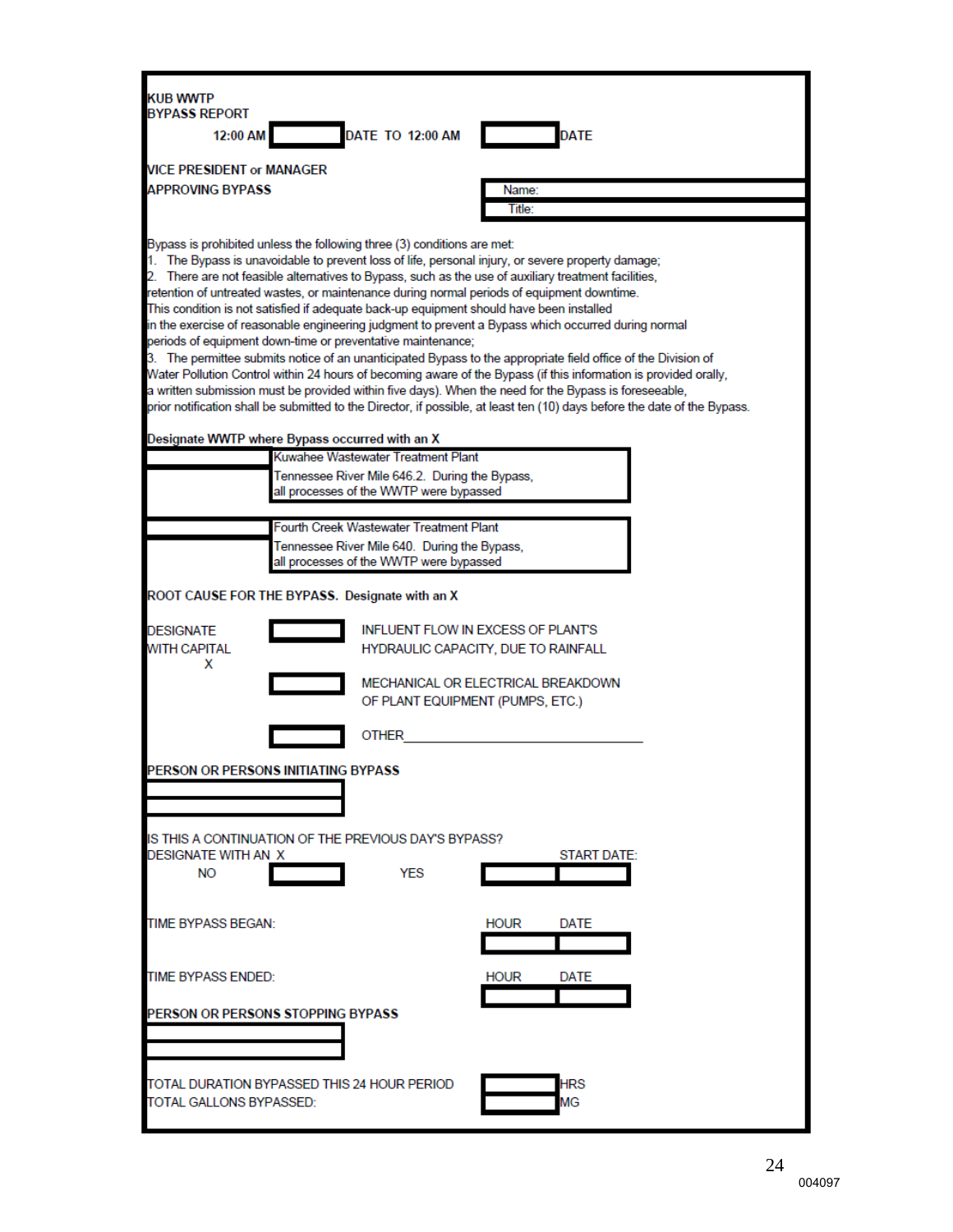**SSO Report – Treatment Plants**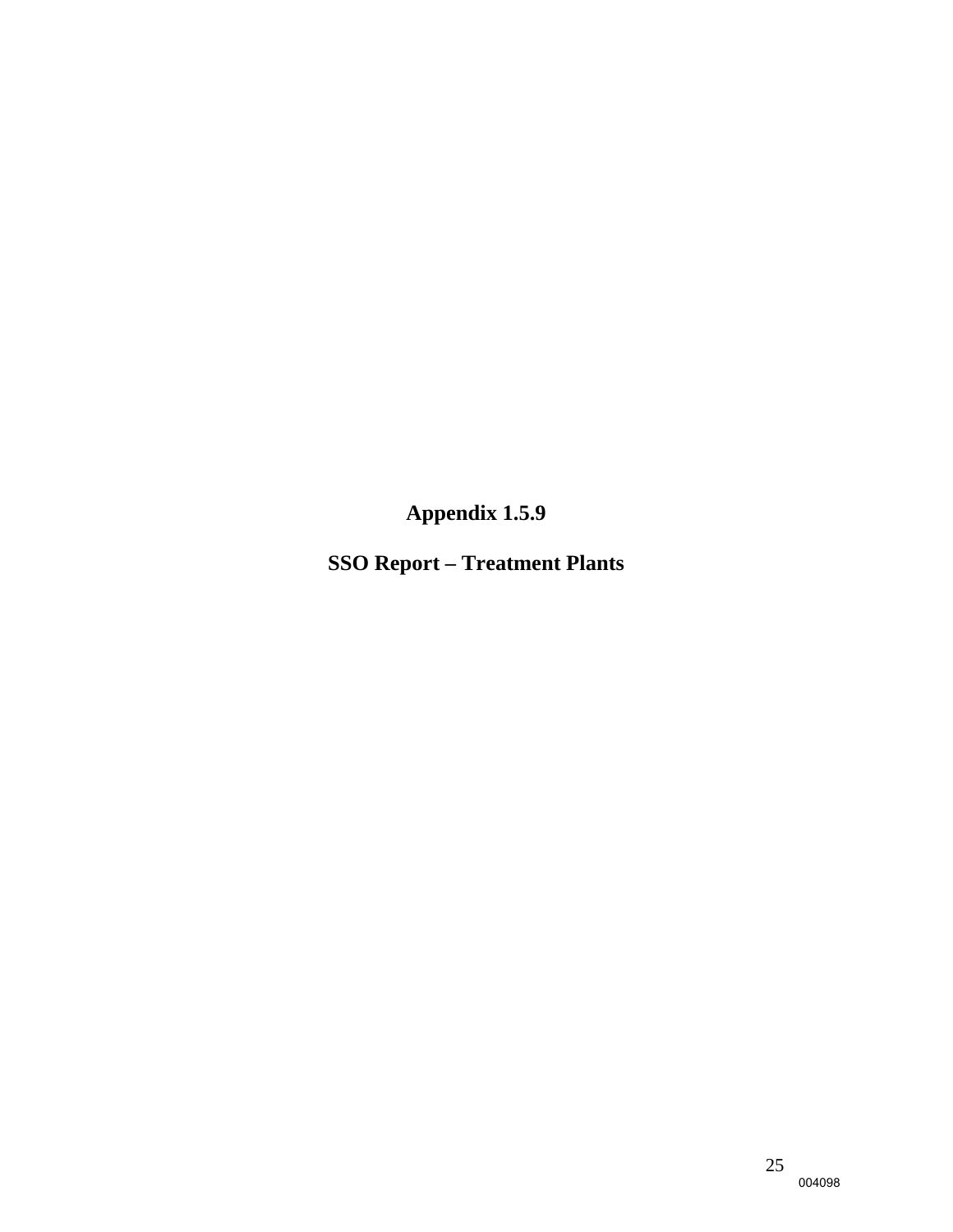#### **SSO Report-Treatment Plants**

- $\triangleright$  Facility and specific site of SSO
- Kuwahee\_\_\_\_\_\_\_\_\_\_\_\_\_\_\_\_\_\_\_\_\_\_\_\_\_\_\_\_\_\_\_\_\_\_\_\_
- Fourth Creek\_\_\_\_\_\_\_\_\_\_\_\_\_\_\_\_\_\_\_\_\_\_\_\_\_\_\_\_\_\_\_\_\_
- $\Box$  Loves Creek
- $\Box$  Eastbridge

Date of Discharge: **Initial Time Onset of Discharge: \_\_\_\_\_\_\_\_\_\_\_\_\_\_\_\_\_\_\_ End Time of Discharge:\_\_\_\_\_\_\_\_\_\_\_\_\_\_\_\_\_\_\_\_\_\_\_\_\_\_\_ Duration in Hours:\_\_\_\_\_\_\_\_\_\_\_\_\_\_\_\_\_\_\_\_\_\_\_\_\_\_\_\_\_\_\_ Estimated Volume: Reason for the Event:**  \_\_\_\_\_\_\_\_\_\_\_\_\_\_\_\_\_\_\_\_\_\_\_\_\_\_\_\_\_\_\_\_\_\_\_\_\_\_\_\_\_\_\_\_\_\_\_\_\_\_\_\_\_\_\_\_\_\_\_\_\_\_\_\_\_\_

| <b>STEP:</b> 1 -Call Systems Operations Dispatch and report:                       |  |
|------------------------------------------------------------------------------------|--|
|                                                                                    |  |
| Date:                                                                              |  |
| <b>STEP: 2-</b> Notify Dept. Supervisor of SSO:                                    |  |
| Supervisor:                                                                        |  |
| <b>Action Taken:</b>                                                               |  |
|                                                                                    |  |
| STEP: 3<br>Enter data into the "Treatment Plants – SSO and BBU Reporting" database |  |

\_\_\_\_\_\_\_\_\_\_\_\_\_\_\_\_\_\_\_\_\_\_\_\_\_\_\_\_\_\_\_\_\_\_\_\_\_\_\_\_\_\_\_\_\_\_\_\_\_\_\_\_\_\_\_\_\_\_\_\_\_\_\_\_\_\_ \_\_\_\_\_\_\_\_\_\_\_\_\_\_\_\_\_\_\_\_\_\_\_\_\_\_\_\_\_\_\_\_\_\_\_\_\_\_\_\_\_\_\_\_\_\_\_\_\_\_\_\_\_\_\_\_\_\_\_\_\_\_\_\_\_\_

**owned by Department 84. Confirm via phone with Collection System Improvement Team, within 24-hours or, if discharge is on the weekend, by Monday at 10:00 a.m.**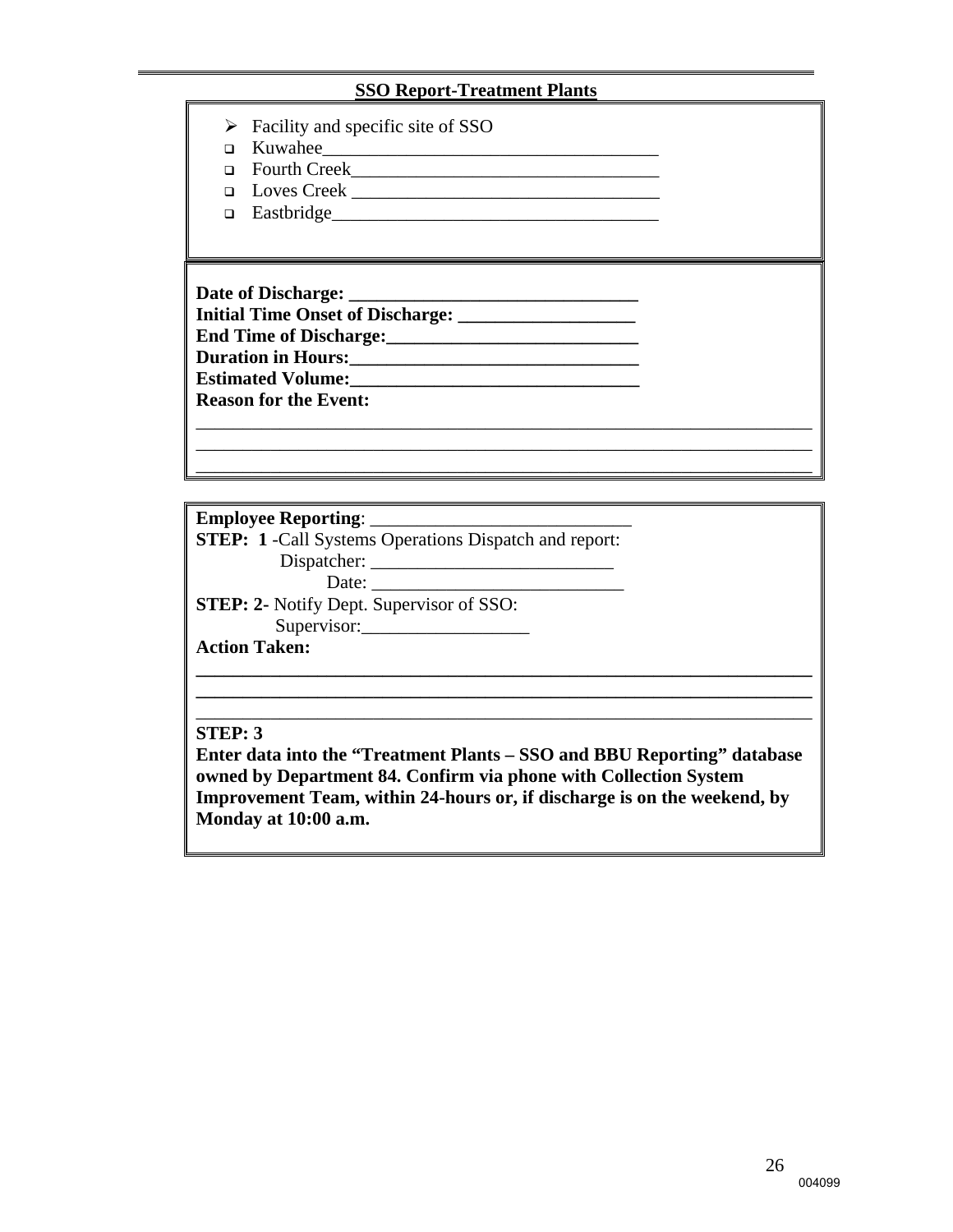**Dept. 83 - Root Cause Analysis for Quality Improvement**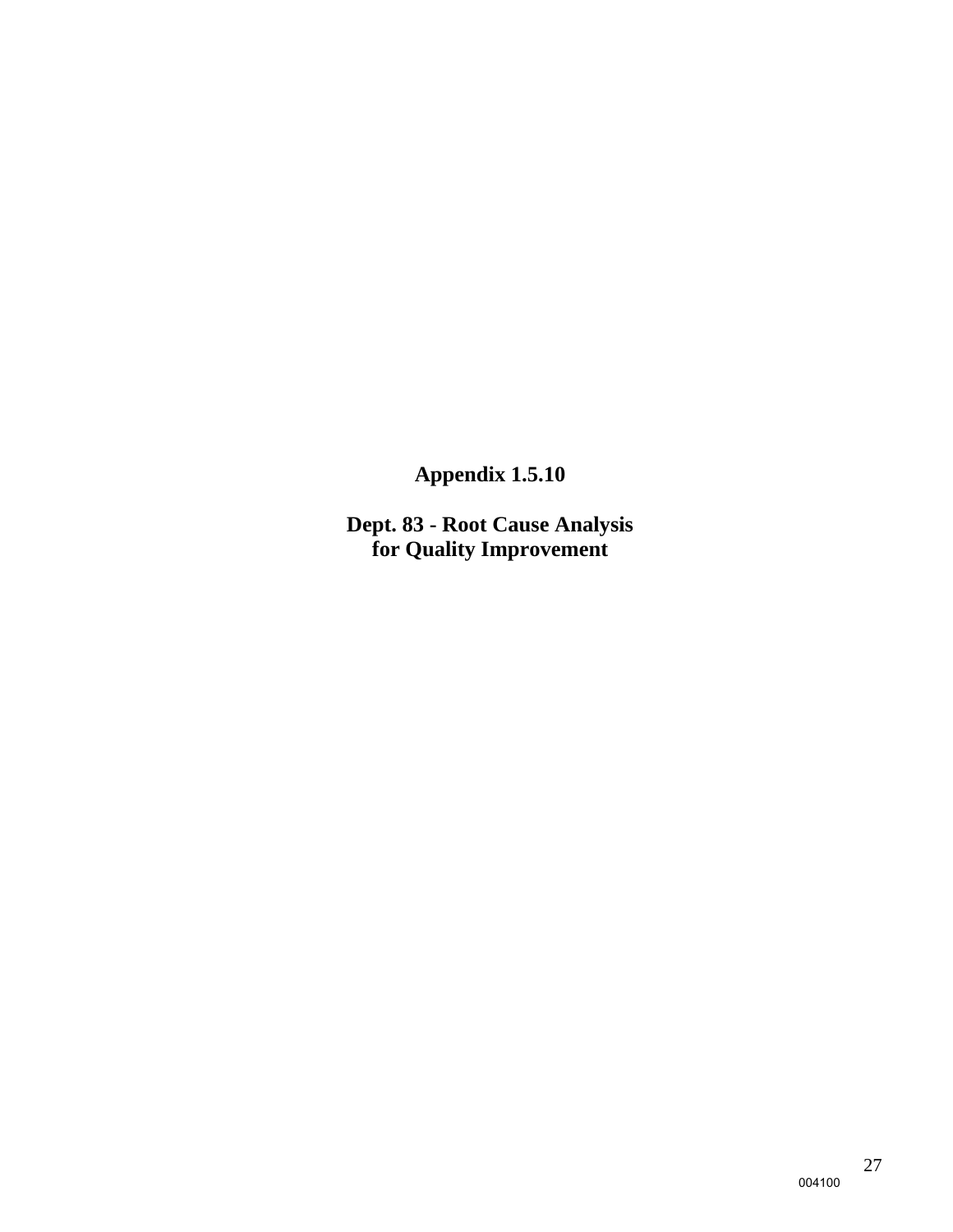#### **Root Cause Analysis (Location and violation)**  Meeting Held On: **(DATE HERE)**  Follow-Up Deadline On Action Items: (**DATE HERE)**

#### **Event**:

**Date** - **Time** - **Observer** - **Location** - **Reason** - **Action Taken** - **KUB Responders** - **Est. Recovered Volume** - **Est. Not Recovered Volume** - **Duration** - **Water of the State** - **Receiving Water** - **Photographs** -

| <b>Action Item</b> | <b>Responsible</b><br>Party | <b>Action Taken</b> | <b>Date</b><br><b>Completed</b> |
|--------------------|-----------------------------|---------------------|---------------------------------|
|                    |                             |                     |                                 |
|                    |                             |                     |                                 |
|                    |                             |                     |                                 |
|                    |                             |                     |                                 |
|                    |                             |                     |                                 |
|                    |                             |                     |                                 |
|                    |                             |                     |                                 |
|                    |                             |                     |                                 |
|                    |                             |                     |                                 |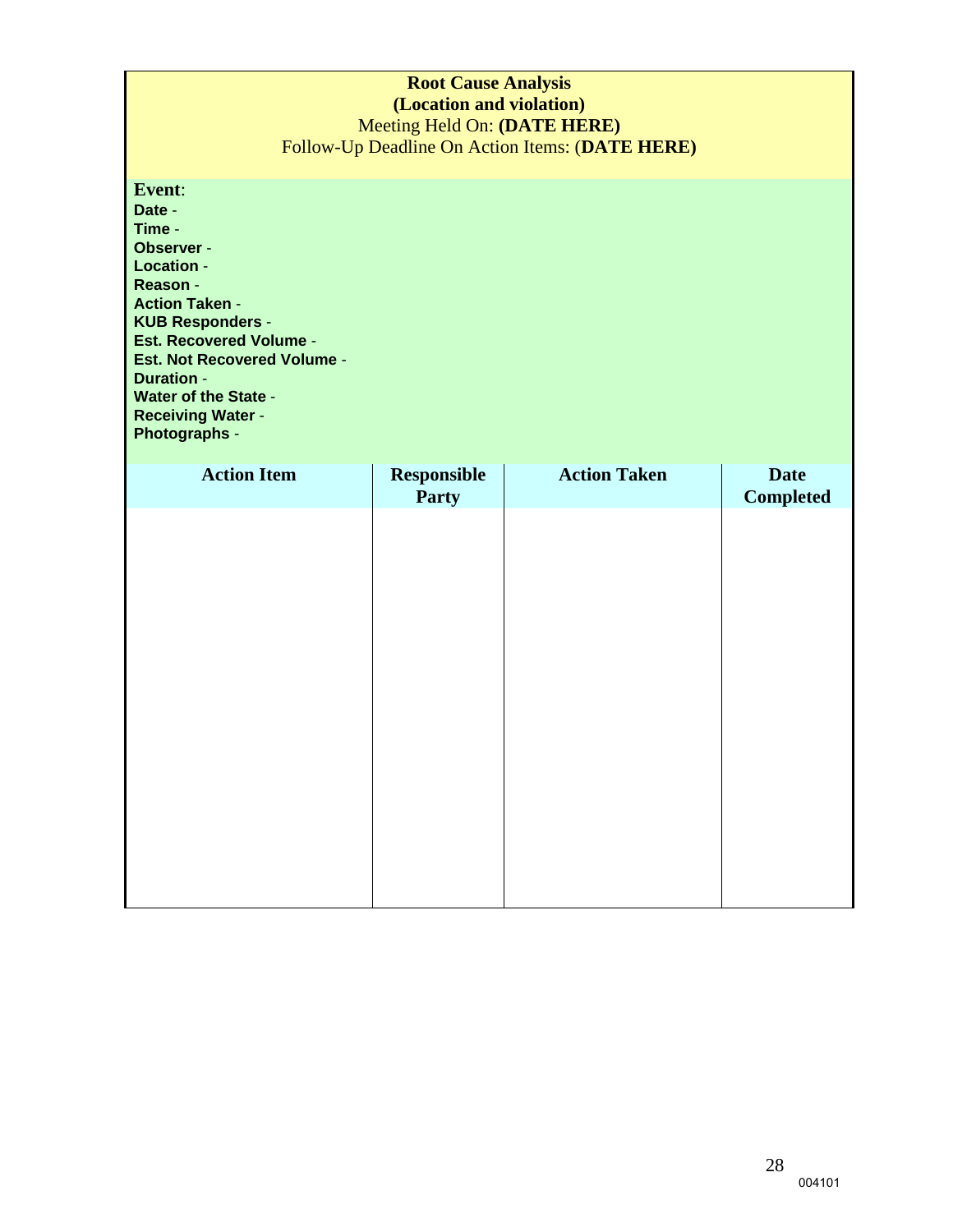**Kuwahee East End Raw Data Sheet**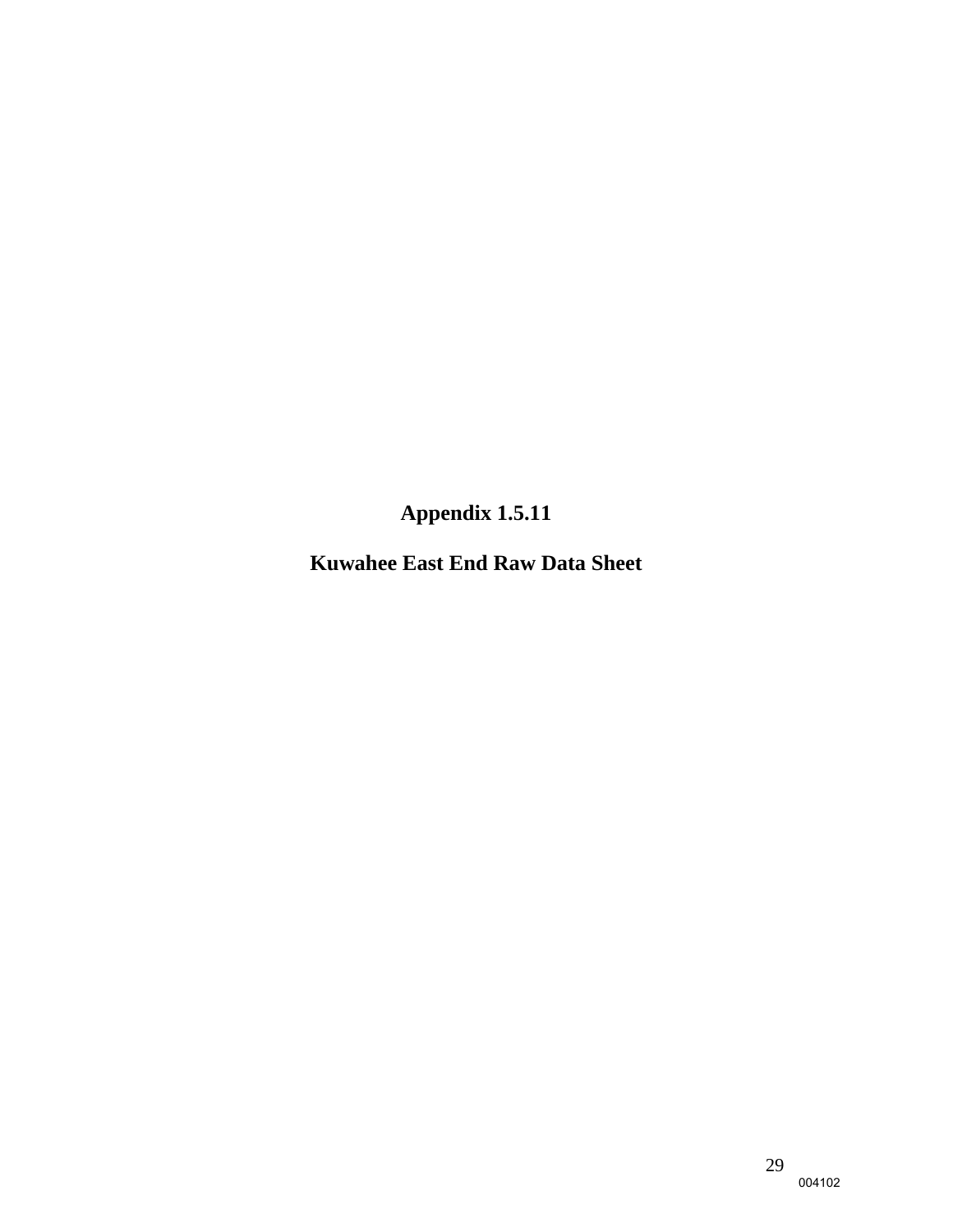## **Kuwahee East End Raw Data Sheet**

## **EAST READINGS**

| <b>Technician Name</b>        |             |                                                                   |      |           |
|-------------------------------|-------------|-------------------------------------------------------------------|------|-----------|
| <b>DATE</b>                   |             |                                                                   |      |           |
| <b>TIME</b>                   |             |                                                                   |      |           |
| Influent Temp                 |             |                                                                   |      |           |
| O <sub>2</sub> Meter %        |             |                                                                   |      |           |
|                               |             | <b>Scrubber</b>                                                   |      |           |
| <b>H2S Meter</b>              |             | Auto                                                              | Yes  | No        |
| <b>LEL Meter</b>              |             | Caustic %                                                         |      |           |
| #1 Chlorine Analyzer          |             | Saf TC EQ                                                         |      |           |
| #1 Chlorine Tank DR-820       |             | Nitrogen Cyl Weight                                               |      |           |
| <b>Chlorine Feed Rate</b>     |             | Display all Normal?                                               | Yes  | <b>No</b> |
| South chlorine bank pressure  |             | Spare Nitrogen Cyls                                               | Full | Empty_    |
| North chlorine bank pressure  |             |                                                                   |      |           |
| South Cylinder Weight         |             |                                                                   |      |           |
| North Cylinder Weight         |             | <b>Fire &amp; Smoke Detector</b>                                  |      |           |
| <b>Bisulfite Tank Level</b>   |             | <b>Conditions Normal</b>                                          | Yes  | <b>No</b> |
| <b>Water Pressure</b>         |             | Any Alarms displayed? Yes                                         |      | No        |
|                               |             |                                                                   |      |           |
| % Inf jug volume              |             | <b>Note:</b> If any alarms, list below <b>AND</b><br>on Daily Log |      |           |
| Inf. Sampler in               | <b>Flow</b> |                                                                   |      |           |
| % Sec jug volume              |             |                                                                   |      |           |
| % Eff jug volume              |             |                                                                   |      |           |
| Eff. Sampler in               | <b>Flow</b> |                                                                   |      |           |
| Lead Intermediate Pump        |             |                                                                   |      |           |
| Lag Intermediate Pump         |             |                                                                   |      |           |
| #3 chlorine analyzer residual |             |                                                                   |      |           |
| Final Eff. DR-820             |             |                                                                   |      |           |
| Thickener blanket level       |             |                                                                   |      |           |
|                               |             |                                                                   |      |           |
| Inf pH                        |             |                                                                   |      |           |
| Inf pH Time                   |             |                                                                   |      |           |
| Secondary pH                  |             |                                                                   |      |           |
| Secondary pH Time             |             |                                                                   |      |           |
| Eff pH                        |             |                                                                   |      |           |
| Eff pH Time                   |             |                                                                   |      |           |
| Eff DO                        |             |                                                                   |      |           |
| <b>Eff DO Time</b>            |             |                                                                   |      |           |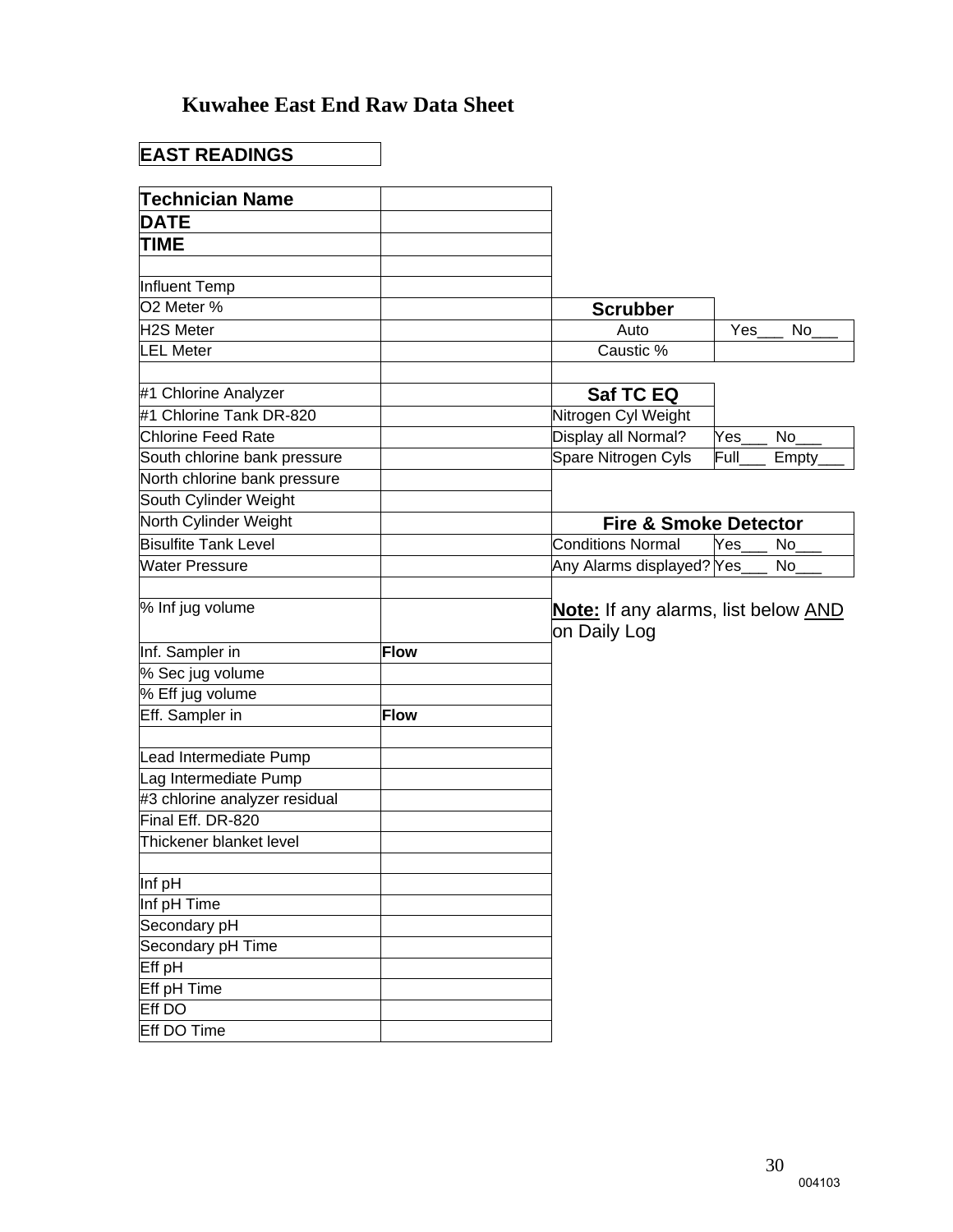**Kuwahee West End Raw Data Sheet**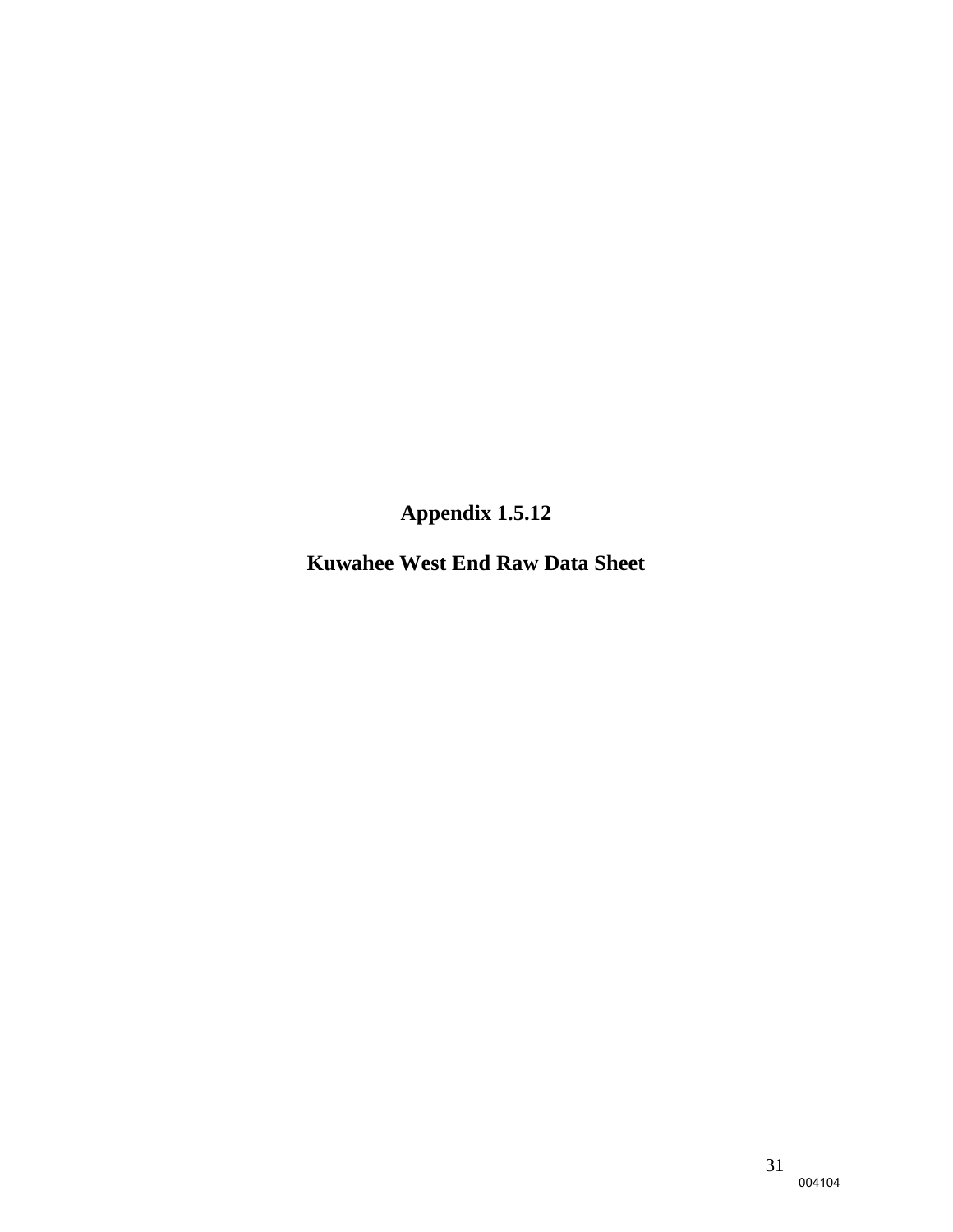## **Kuwahee West End Raw Data Sheet**

| <b>WEST READINGS</b> | Technician | Date | Time |
|----------------------|------------|------|------|
|                      |            |      |      |

| <b>Digester</b> | <b>Meter</b> | Rod | <b>Inlet Temp</b> |
|-----------------|--------------|-----|-------------------|
| #2              |              |     |                   |
| #3              |              |     |                   |
| #4              |              |     |                   |
| #5              |              |     |                   |
| #6              |              |     |                   |

| <b>Sludge Heater</b> | Temp (F) |
|----------------------|----------|
| HTR#1                |          |
| HTR $#2$             |          |
| HTR $#3$             |          |

| <b>Turbo Mixers</b> |               | Discharge Pressure Vacuum/Pressure                    |     |
|---------------------|---------------|-------------------------------------------------------|-----|
| Unit                | <b>Status</b> | $\vert$ (normal - @ 15 psi) $\vert$ (normal =12-14 in | H20 |
|                     |               |                                                       |     |
|                     |               |                                                       |     |
|                     |               |                                                       |     |

| <b>Supernate Quality</b> | Quality |  |
|--------------------------|---------|--|

| <b>DAF</b> |               |             |                      |          |  |
|------------|---------------|-------------|----------------------|----------|--|
| Jnit       | <b>Status</b> | Eff quality | <b>Skimmer Speed</b> | Line PSI |  |
|            |               |             |                      |          |  |
|            |               |             |                      |          |  |
|            |               |             |                      |          |  |

| <b>MLSS</b> | Minute | Minute<br>30 |  |
|-------------|--------|--------------|--|

| <b>Final Clarifiers</b> |                  |                |                          |
|-------------------------|------------------|----------------|--------------------------|
| Tanks                   | Telescopic Valve | <b>Blanket</b> |                          |
| #1                      |                  |                | East Gas Detector        |
| #2                      |                  |                | Methane PPM              |
| #3                      |                  |                |                          |
| #4                      |                  |                |                          |
| #5                      |                  |                |                          |
| #6                      |                  |                | <b>West Gas Detector</b> |
|                         |                  |                | Methane PPM              |

#### **BLOWER**

| Motor free end oil level                                    |  |  |  |  |
|-------------------------------------------------------------|--|--|--|--|
| Thrust bearing oil Temp (#1)                                |  |  |  |  |
| Impeller end oil Temp (#2)                                  |  |  |  |  |
| Air filter oil pressure (#3)                                |  |  |  |  |
| Oil cooler discharge Temp (#4)                              |  |  |  |  |
| Coupling end oil Temp (#5)                                  |  |  |  |  |
| Motor coupling end oil level                                |  |  |  |  |
| Main Oil Pump PSI                                           |  |  |  |  |
| Main blower oil level                                       |  |  |  |  |
| <b>NOTE:</b> If auxiliary oil pump is running, the main oil |  |  |  |  |
| pump needs immediate maintenance!                           |  |  |  |  |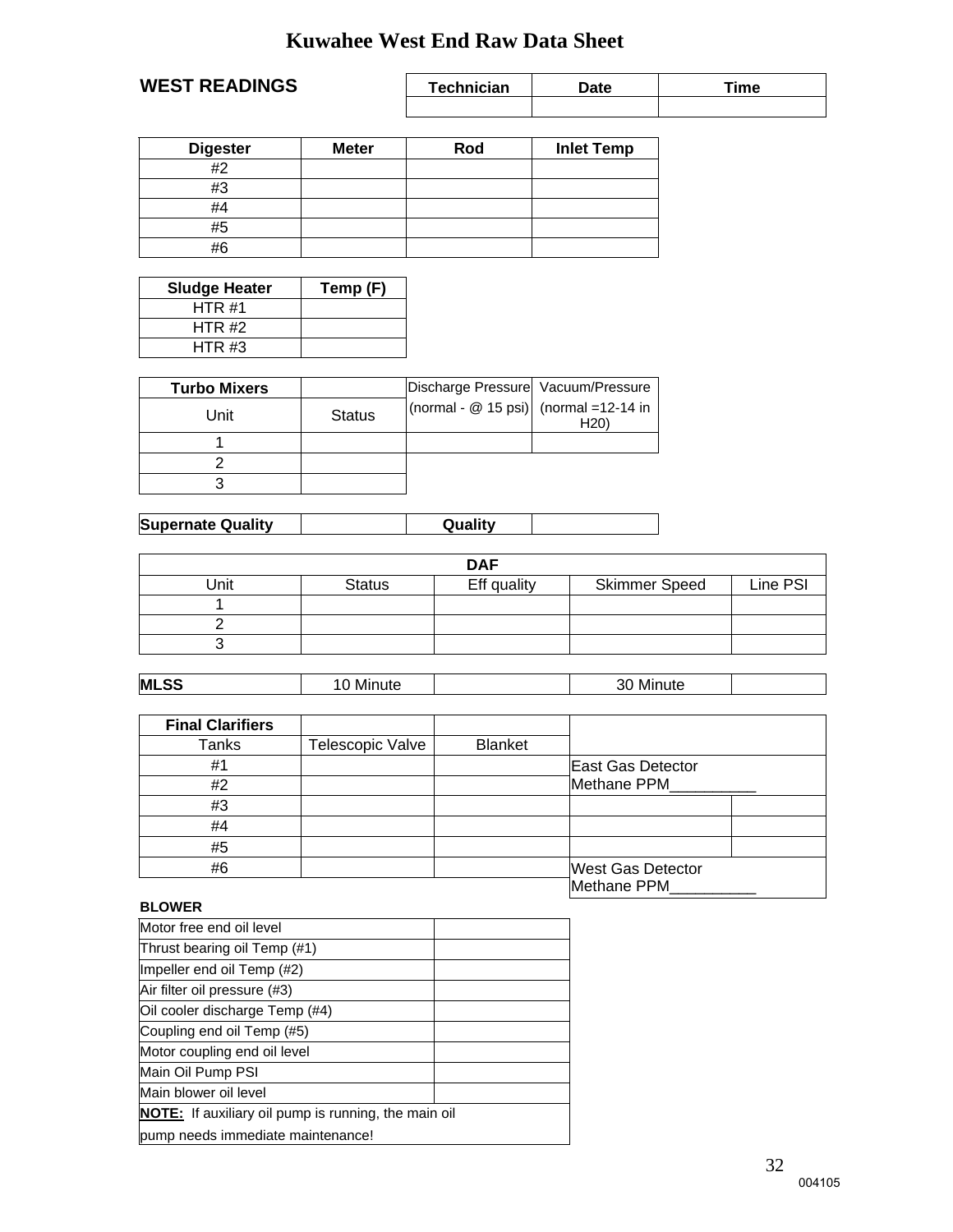**Fourth Creek Daily Data Sheet**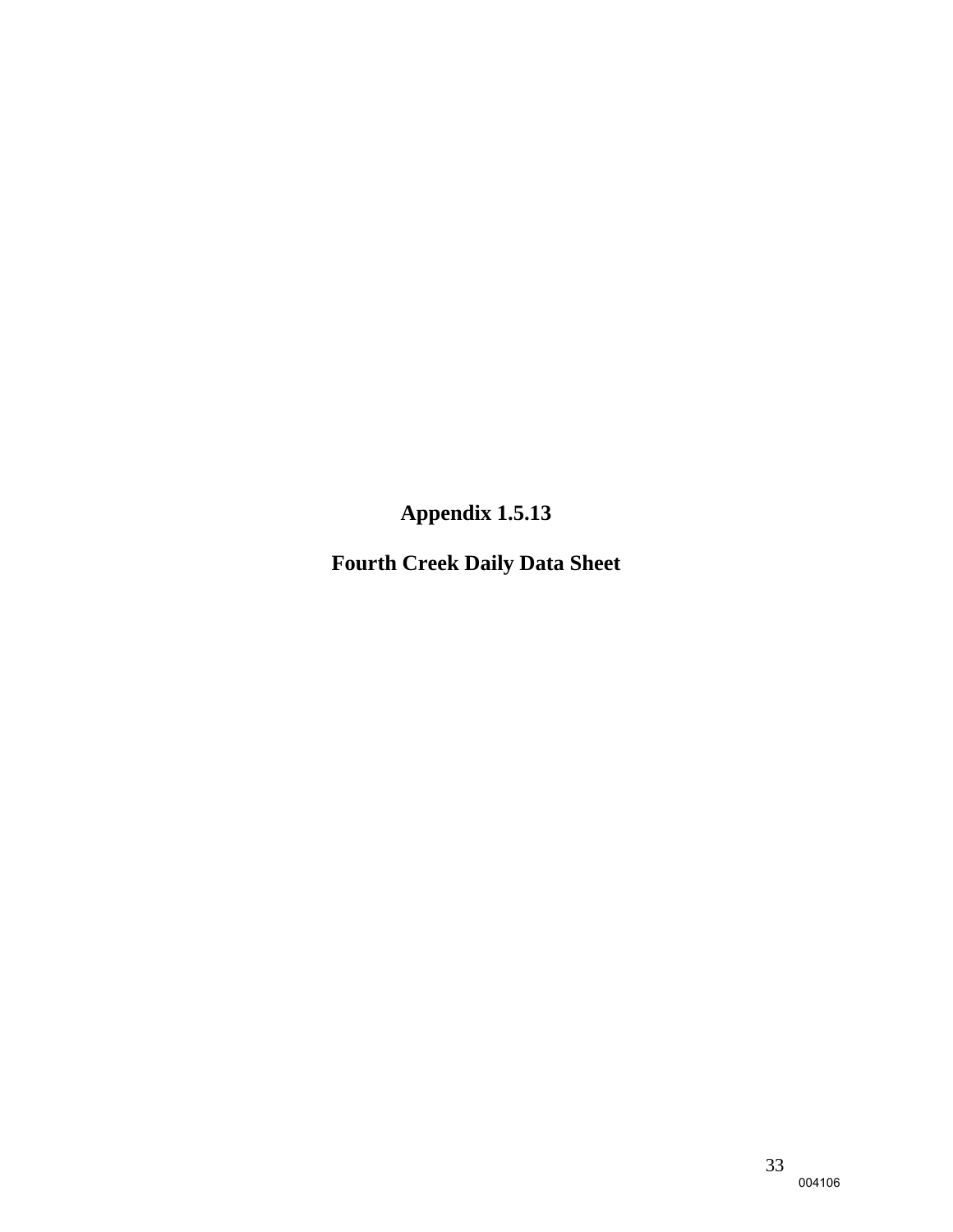## **Fourth Creek Daily Data Sheet**

| <b>Today's Date</b>           |                        |             |
|-------------------------------|------------------------|-------------|
| Time                          |                        |             |
| <b>Operator</b>               | % Inf jug volume       |             |
| Air Temp                      | Inf Sampler in         | <b>Flow</b> |
| <b>Influent Temp</b>          | Time                   |             |
| Influent pH /                 | % Sec jug volume       |             |
| <b>Time Data Recorded</b>     |                        |             |
| Influent DO /                 | Time                   |             |
| <b>Time Data Recorded</b>     |                        |             |
| Initial CL2 Analyzer / DR-820 | % Eff jug volume       |             |
| Post CL2 Analyzer / DR-820    | Efff Sample in         | <b>Flow</b> |
| Final CL2 Analyzer / DR-820   | Time                   |             |
| <b>Grit Removed</b>           |                        |             |
| Grit Bridge Cycle Timer       |                        |             |
| # Primaries on line           |                        |             |
| Primary Sludge Valve Time     |                        |             |
| P.E. pH /                     |                        |             |
| Time Data Recorded            |                        |             |
| MLSS DO /                     |                        |             |
| <b>Time Data Recorded</b>     |                        |             |
| MLSS pH /                     |                        |             |
| Time Data Recorded            |                        |             |
| 30 Minute Settleable Solids   | H2S Meter              |             |
| <b>Return Sludge Flow</b>     | <b>EL Meter</b>        |             |
| Return Sludge DO /            |                        |             |
| <b>Time Data Recorded</b>     |                        |             |
| #1 Final Blanket Level        |                        |             |
| #2 Final Blanket Level        |                        |             |
| #3 Final Blanket Level        |                        |             |
| #4 Final Blanket Level        |                        |             |
|                               | <b>Bisulfite Level</b> |             |
| <b>Chlorine Feed Rate</b>     | CL2 Cyl Weight         |             |
| Eff $pH /$                    | HTH # drums            |             |
| Time Data Recorded            |                        |             |
| Eff $DO$ /                    | Degreaser              |             |
| Time Data Recorded            |                        |             |
| <b>Effluent Flow /</b>        | Deoderant              |             |
| <b>Time Recorded</b>          |                        |             |
| Influent Flow /               |                        |             |
| Time Recorded                 |                        |             |

| % Inf jug volume<br>Inf Sampler in<br>Time<br>% Sec jug volume | Flow |
|----------------------------------------------------------------|------|
| Time                                                           |      |
| % Eff jug volume<br>Efff Sample in<br>┳                        | Flow |

| H <sub>2</sub> S Meter |  |
|------------------------|--|
| ∟EL Meter              |  |

| <b>Bisulfite Level</b> |  |
|------------------------|--|
| CL2 Cyl Weight         |  |
| HTH # drums            |  |
| Degreaser              |  |
| Deoderant              |  |

# Empty CL2 cylinders

#### **Monitoring Flow Data**

| Yesterday's date                      |  |
|---------------------------------------|--|
| Total Ibs CL2 Used                    |  |
| llnches of Rainfall                   |  |
| <b>Waste Activated Sludge Minutes</b> |  |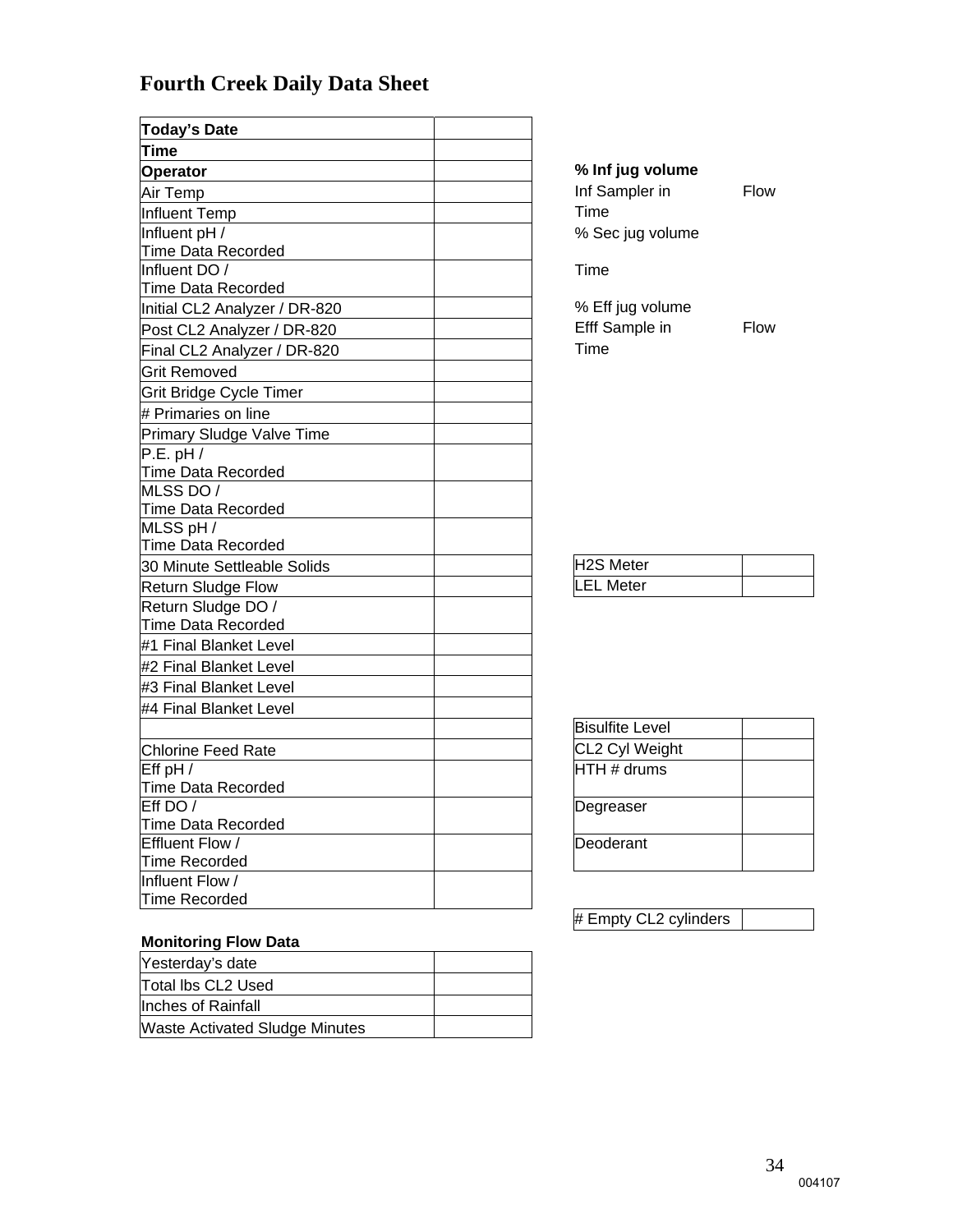**Loves Creek Daily Data Sheet**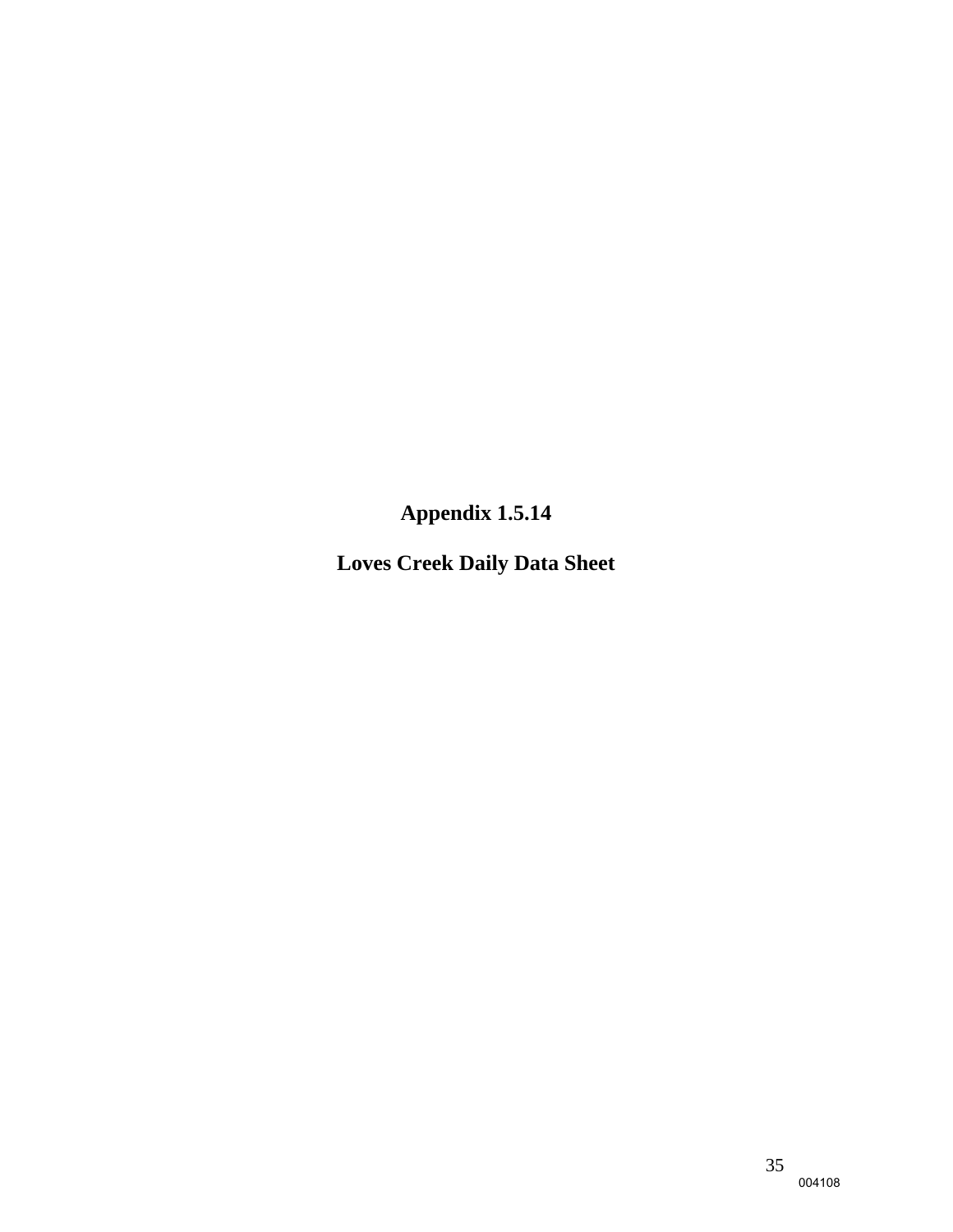## **Loves Creek Daily Data Sheet**

| <b>OPERATOR</b>           |      | <b>RAIN</b>          |             | <b>DATE</b>             |
|---------------------------|------|----------------------|-------------|-------------------------|
|                           |      |                      |             |                         |
| <b>Influent Temp</b>      | Time | <b>Effluent Temp</b> | Time        | Previous<br>CL2 lbs     |
| Influent D.O.             | Time | Effluent D.O.        | Time        | Present<br>CL2 lbs      |
| Influent pH<br>Time       |      | Effluent pH          | <b>Time</b> | CL2 lbs<br>Used         |
| <b>MLSS</b><br>D.O.       |      | CL2 Post<br>DR-800   | Time        | Waste<br><b>Minutes</b> |
| MLSS 30 Min Set<br>Solids |      | CL2 Final<br>DR-800  | Time        |                         |
| <b>Sludge Blankets</b>    |      |                      | Comments    |                         |
| <b>Clarifier 1</b>        |      |                      |             |                         |
| <b>Clarifier 2</b>        |      |                      |             |                         |
| <b>Clarifier 3</b>        |      |                      |             |                         |
| % Inf jug volume          |      |                      |             |                         |

Inf Sampler in Flow Y / N

Eff Sampler in Flow Y / N

Time

Time

% Eff jug volume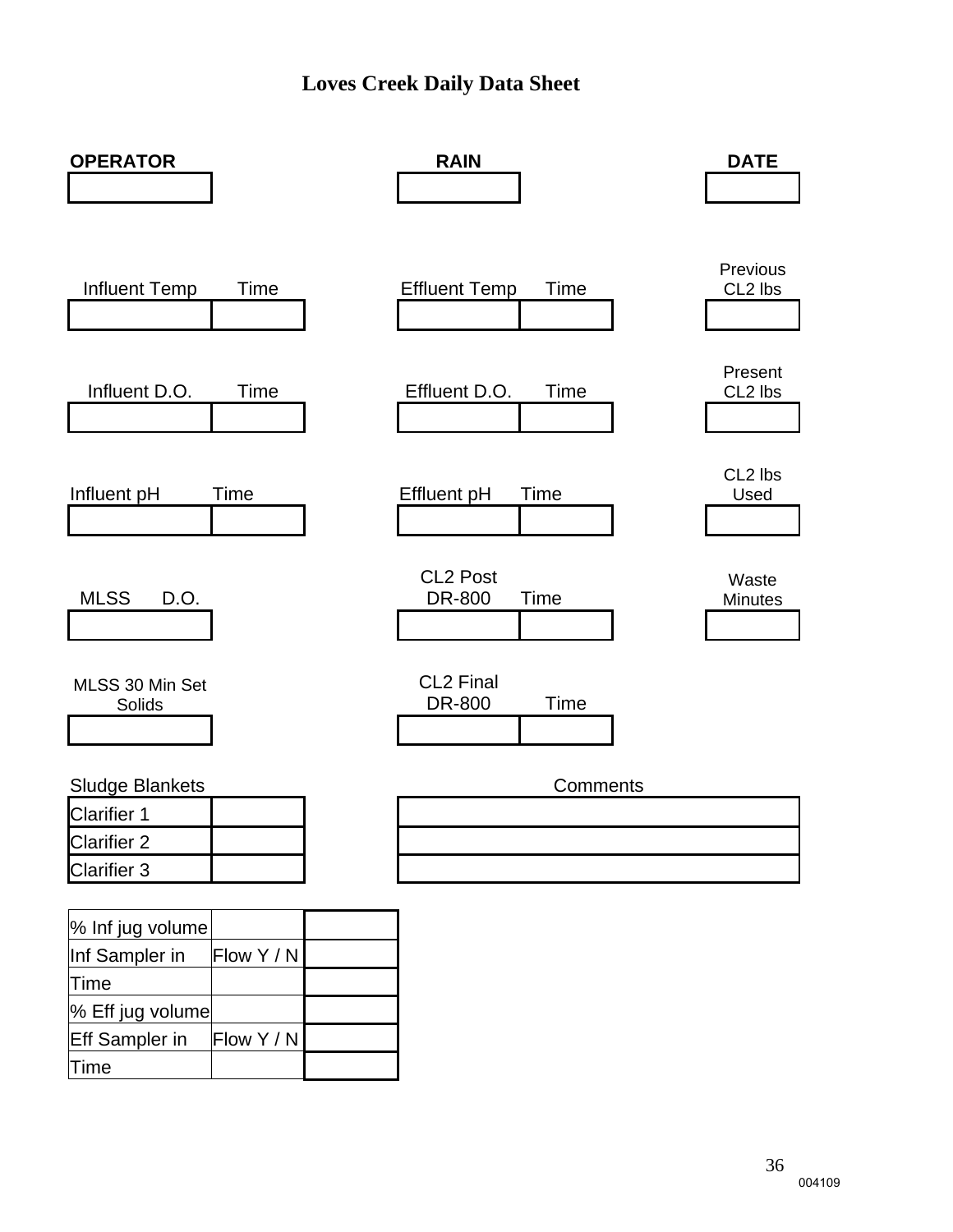**Eastbridge Daily Data Sheet**